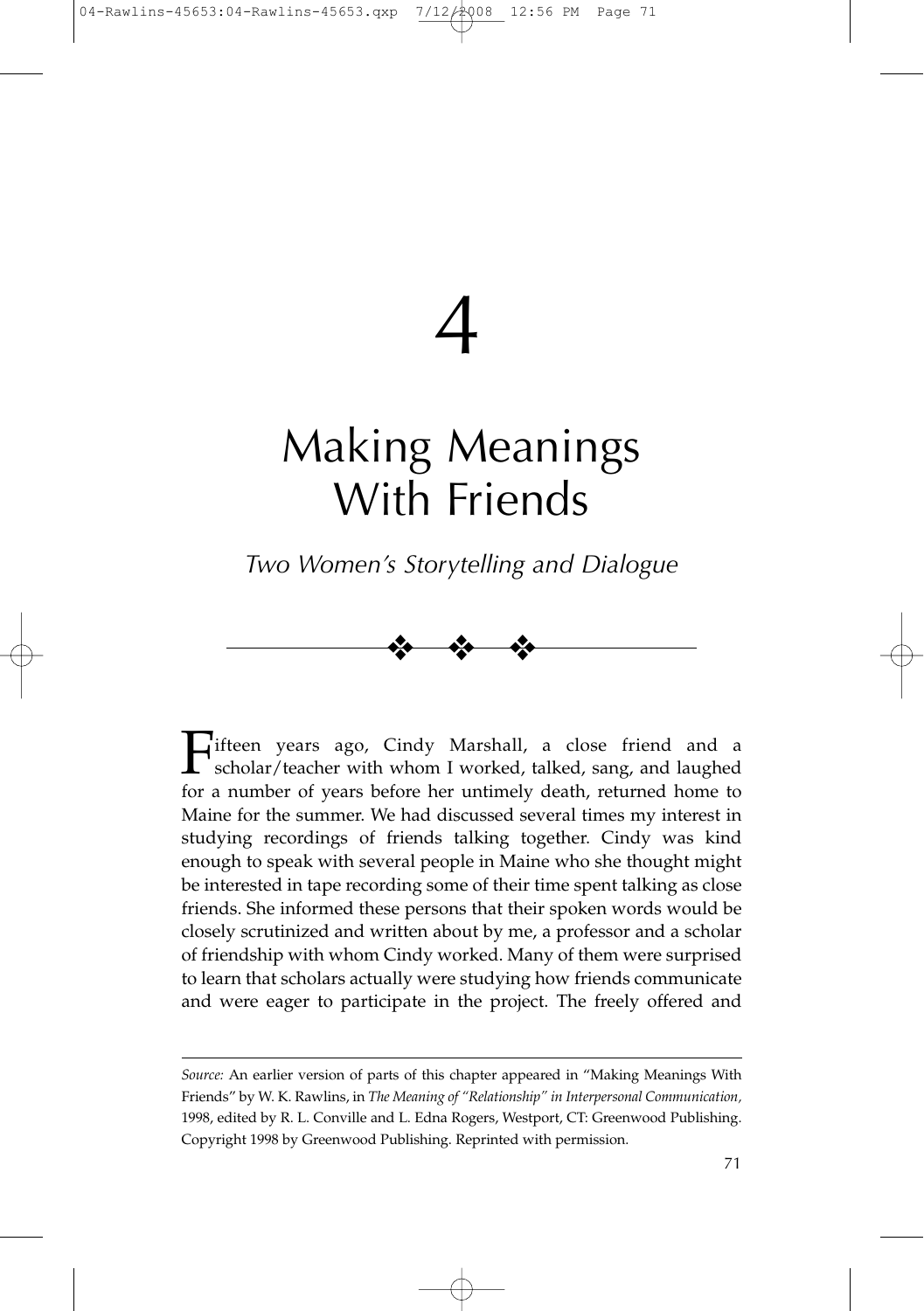naturally occurring discourse of one pair of these participants provides the primary basis for this chapter's discussion.

There was no interview protocol or schedule of questions guiding these two friends' interaction other than the fact that they knew I was interested in their friendship. Their talk went where they took it during their shared "vivid present" (Schutz, 1970). Nearly everything I say about these friends I have gleaned from listening repeatedly to them talk with each other across 90 minutes of audiotaped interaction, transcribing their conversation, and studying their transcribed words. Some years after publishing an earlier discussion of their conversation (Rawlins, 1998a), I met the two women whom I refer to below using the pseudonyms Karen and Chris. Having read my published account, each informed me how impressed she was by the accuracy of my insights about their friendship, saying independently that I was "deadon" and "had nailed it." At that time I thanked them for their encouraging feedback and again for sharing with me the opportunity to learn from their lively, revealing conversation and to write about their discourse as friends. Profoundly for me, I was able to express my gratitude to them in the very room where they recorded the interaction I engage with again in this chapter.

By their own reckoning early in the conversation, Karen and Chris have been friends for some "thirty years and counting." One late summer day it rained in Maine, and Karen took the afternoon off from her job at a local swimming pool. She and Chris met at her home; Karen put a microphone in a coffee cup on the table between them, turned on and tested the cassette tape recorder, and they began to talk about their lives and friendship. The tape machine clicked off after the first 45 minutes, whereupon they cooked a meal together, sat down to eat, flipped the cassette over, turned the recorder back on again, and talked for another 45 minutes.

Numerous vibrant, touching, funny, quizzical, mundane, and panoramic moments appear throughout their recorded talk. I am fascinated by the depth and variety of meanings their interaction exhibits. I have studied relational communication for 30 years yet am struck continually by just how nested each woman's life is with the other's. Their families, memories, trips, jobs, judgments, disappointments, and possibilities intertwine. At several points I have taken out maps of Maine and the United States, even a globe, trying to visualize their mentioned locations and travels. Among topics specifically involving their friendship, I have also reflected on sailing, parenting, the breaking and mending of bones, hearts and homes. I have heard laughter, strained and absent voices, individual and shared worlds being constructed or rebuilt.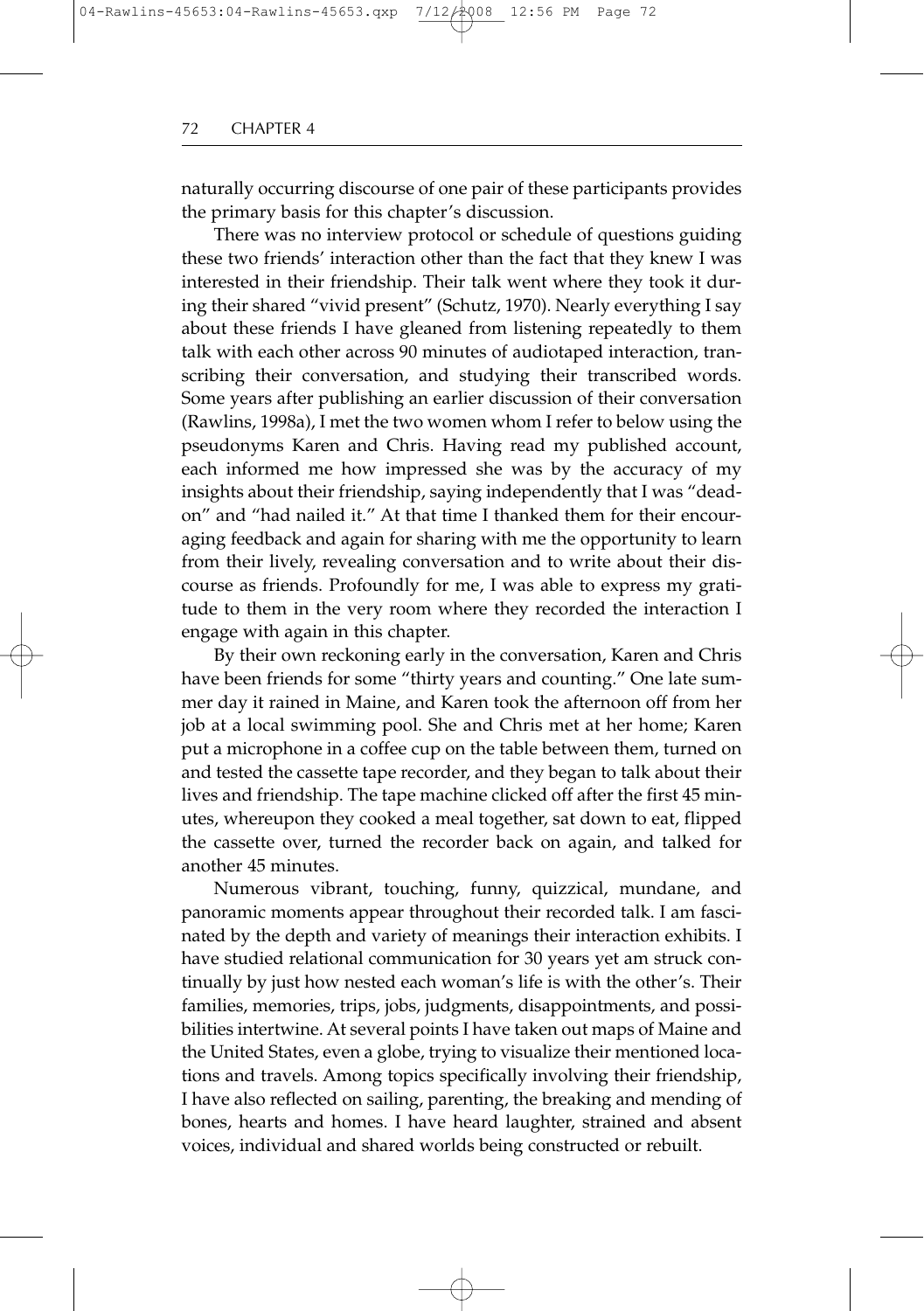I believe their conversation exemplifies the attributes of storytelling and dialogue between friends discussed in Chapter 3. The narrative qualities of their interaction are apparent in their practices of expressing and trying to comprehend each other's meanings for the events of their lives and friendship, and exploring their respective points of view. They make the effort to speak their outlooks and listen carefully to each other, performing the connected basis of their identities through their discourse. They also seek to understand how events unfold in time through each other's stories. I notice moments of dialogue interwoven with their storytelling through their questioning and responding to each other's points of view on matters of shared concern. These women communicate respect for each other's personhood while openly acknowledging the similarities and differences in their identities. Sustaining mutual involvement throughout their unfolding conversation, they preserve their own convictions while remaining open to each other's influence. They also demonstrate the limits of their dialogues.

I am convinced that it is impossible for me to say anything that remotely approaches the richness and vitality of their interaction as it actually occurred, much less objectively account for its "variance." Neither am I interested in identifying through formal conversational analysis the "routine methods" these women ostensibly utilize to accomplish the sequences of talk I present here. Instead, I want to narrate my perceptions of the overall contours of their talk together. I will re-present selected portions of their discourse, and offer interpretations of the communicative practices and features of narrative and dialogue I perceive these women accomplishing in their talk as friends. In short, I want to share with you my experience of these moments of their friendship as composing both *a dialogue of narratives* and *a narrative of dialogues.*

## - BEGINNING THE CONVERSATION AND THE STORY OF KAREN AND CHRIS'S FRIENDSHIP

- *Karen:* That says "Record Battery," and I don't know why that's on; I don't know if this is recording. My name is Karen Wilson.
- *Chris:* My name is Chris Keyser.

*Karen:* And we have been friends [laughing] for thirty years.

[Tape recorder turns off.]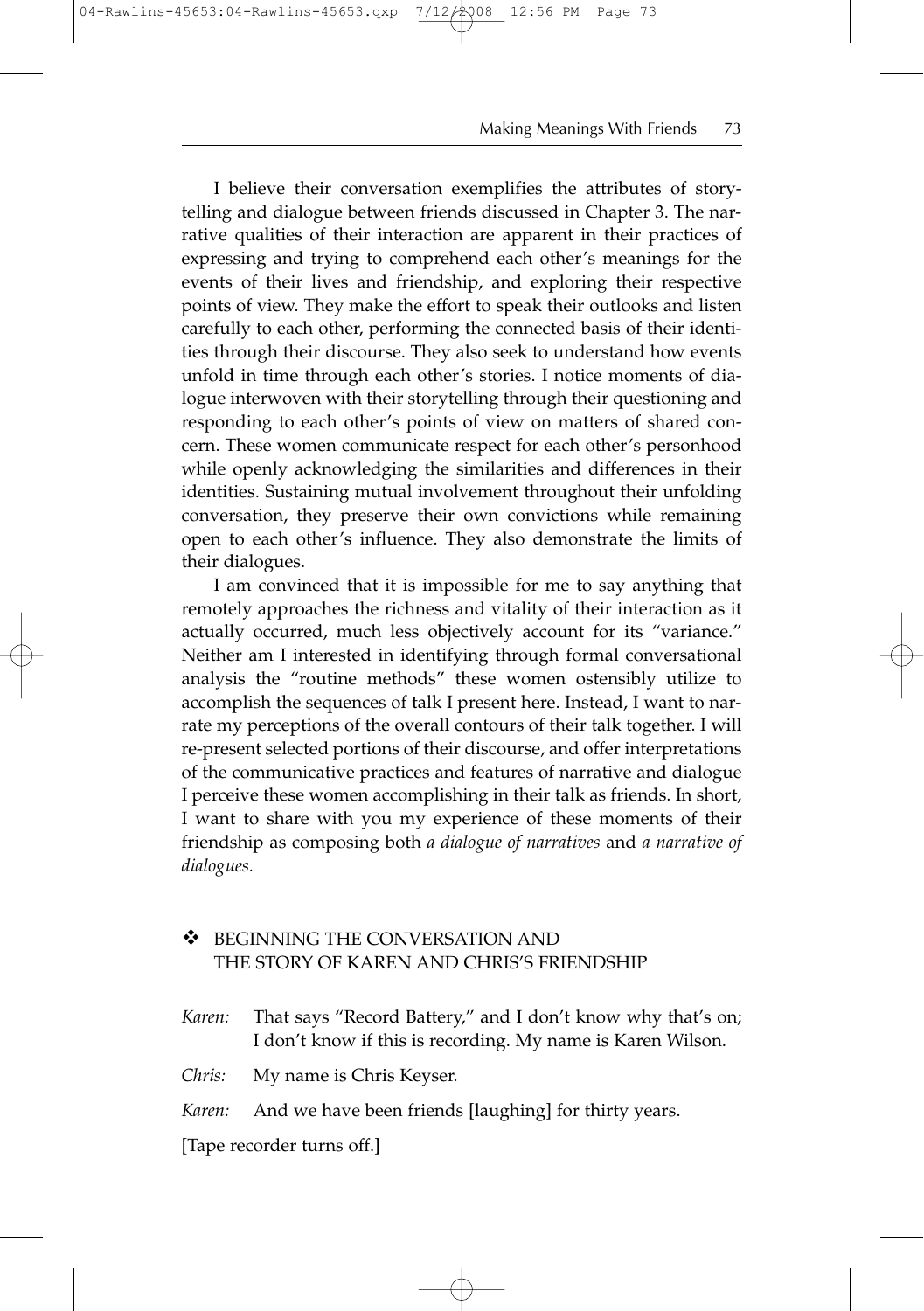| Chris:        | Isn't that in the middle? [referring to the microphone]                                                                       |
|---------------|-------------------------------------------------------------------------------------------------------------------------------|
| Karen:        | Okay.                                                                                                                         |
| <i>Chris:</i> | The microphone is in the coffee cup between us. Now let's see<br>what happens [laughing].                                     |
| Karen:        | [Laughs] Okay.                                                                                                                |
| <i>Chris:</i> | Thirty years and counting                                                                                                     |
| Karen:        | Thirty years and counting, yes, okay, we, we got to be friends<br>first in Burlington, Vermont, which is not where we are now |
| <i>Chris:</i> | No, our husbands were acquainted.                                                                                             |
| Karen:        | Our husbands taught at the same school.                                                                                       |

The conversation begins with attention to the task of managing the tape recorder. In their opening discourses they individually state their names (using identical sentence forms). Following Karen's lead, they laughingly recognize themselves as friends for "thirty years." Chris modifies the description into "Thirty years and counting . . . ," registering the ongoing nature of their relationship, which Karen repeats. They self-identify as persons who met through their husbands in a different city from where they now live. The women commence this co-told story of their friendship utilizing the narrative convention of starting at its chronological beginning. From the beginning of this tape they connect their individual identities with their friendship over considerable and still unfolding time, and with respect to their husbands.

It soon becomes apparent in co-telling the narrative of their first meeting at a cocktail party and talking there about enjoying summers in Maine that the women have different stories about who first came to live in Maine permanently and when and how it was accomplished. Establishing their individual and shared positions on this question of "Who stayed first?" becomes a matter of weaving together personal stories that differ in nuanced yet seemingly significant ways concerning time lines. Each narrates linear sequences of events contingent upon co-occurring configurations of relationships with her respective parents and increasingly problematic husband. The shared story of their friendship is simultaneously a negotiated story of their individuated lives. For example:

*Chris:* The only reason I went back to Burlington later that fall was to have a legal confrontation . . .

*Karen:* Um hm [sort of laughing in a knowing way]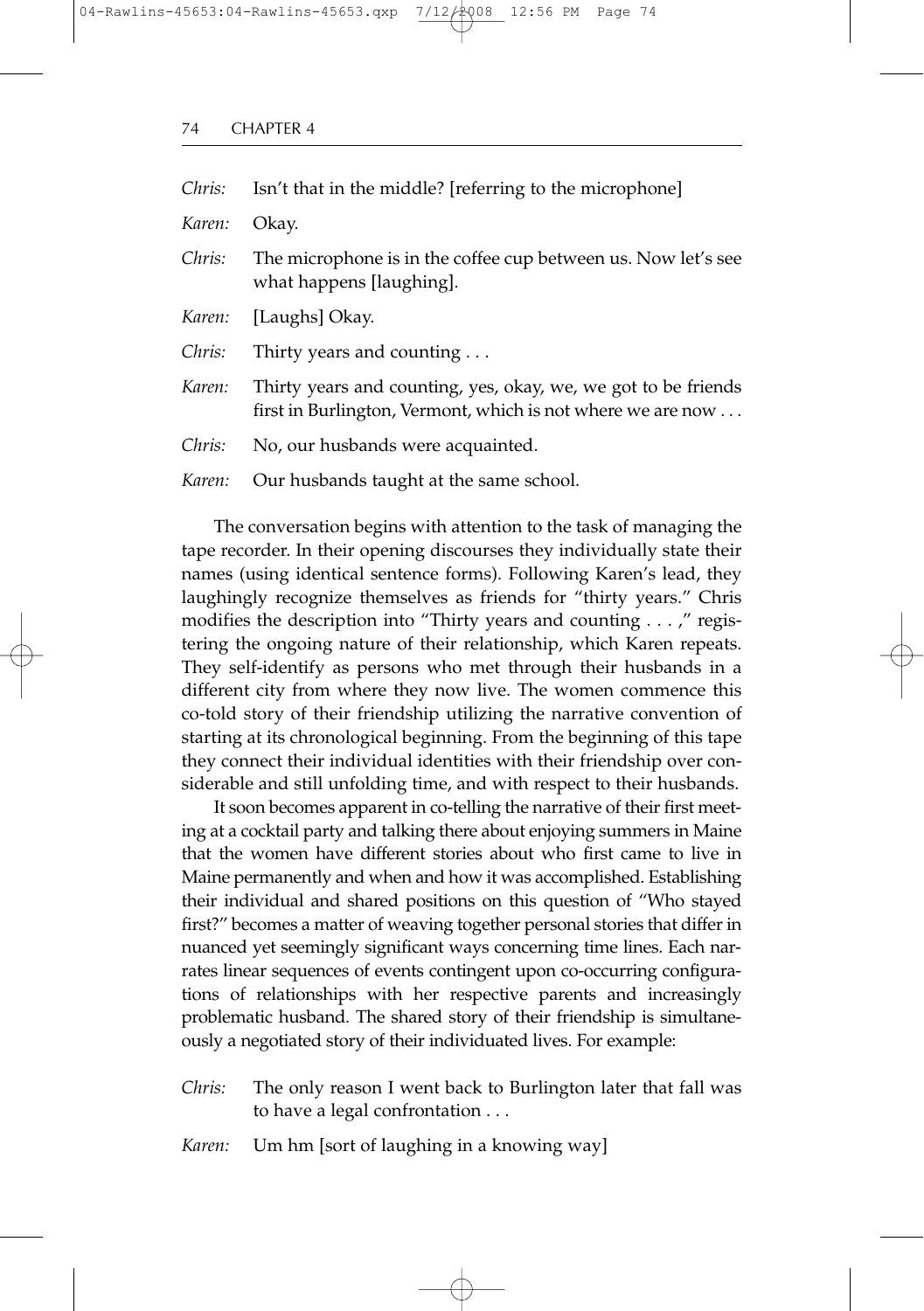- *Chris:* Uh huh [mildly laughing] with my husband
- *Karen:* Uh . . .
- *Chris:* and the lawyers, etc., etc. because I had absolutely no money, and so they were trying to rectify that. And then I came back on the Greyhound Bus. And stayed.
- *Karen:* Well, here we are on this tape and I've gotta say that's news to me.
- *Chris:* [Laughs turning into a brief dry cough] Unless I'm really . . .
- *Karen:* Really! No I had it in my mind that *we* had come here first. I mean to stay.

Performing this initial dialogue of their personal narratives during the tape recording produces explicitly acknowledged "news" to Karen about this question of "Who stayed first?" The answer nevertheless seems to have only provisional status for the two friends. After the passage quoted above, Chris tries another approach to establish a shared chronology (that the friends employed at other junctures during their conversation). She uses the birth year and resulting age of one of her children to locate relevant events of the friends' lives in time. Even this seemingly objective method is not satisfactory although it doesn't seem to matter to the friends:

- *Karen:* I think maybe there were some years in there that we've both lost. [laughing] We've shuffled . . .
- *Chris:* We've shuffled. [laughing] Well, never mind, let's go on.

I find this echoed notion of shuffling suggestive. On one hand, it harks to the sequential jumbling of playing cards in a deck as analogous to rearranging events of linear time. Meanwhile, what these women actually have "shuffled" are configurations of interrelated, meaningful events and people—like configurations of suits depicted on playing cards. This locution also trades on the figurative notion of the "hands" persons are dealt and draw at different moments in their lives.

Then the women narrate their divorces from their first husbands. Their co-telling of each story involves one friend encouraging the other to clarify her points of view on the related events. As well, they support the other's pluck, decisions, and positive self-image in the face of transgressions by these men. Yet each person's story also embodies one more self-promoting take on the "chronology" of their permanent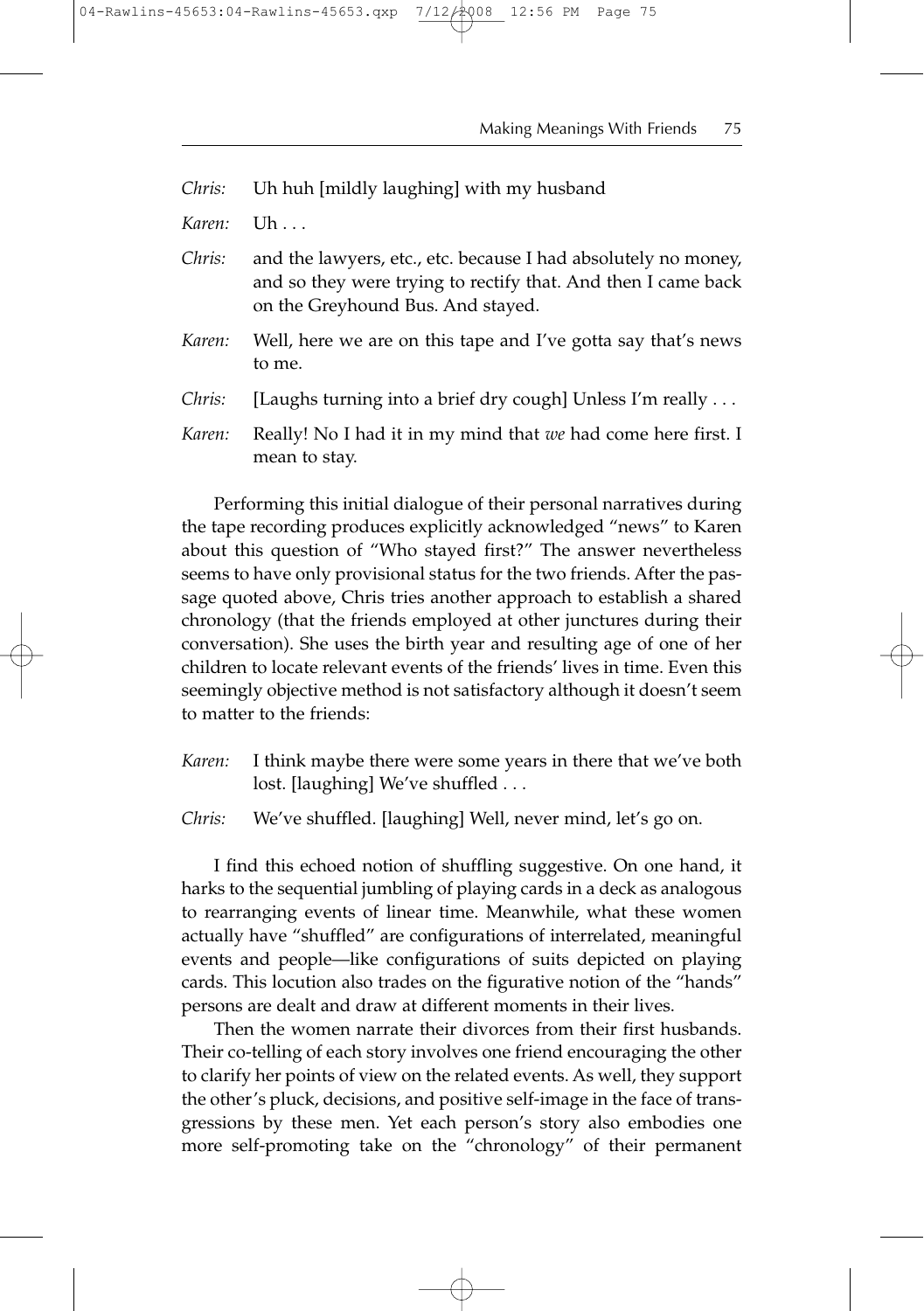relocations in Maine; it suggests how she was the first to come "to stay." Differing subject positions continue to swim in the waters of their shared narratives. Even so, Karen provides a coda for this opening section of their conversation that returns them to a narrative present emphasizing similarity: "So now Chris is divorced and Karen is divorced."

In their talk the women sort through sequences and configurations of involvements and choices that transpired in the past. In Mink's (1970) terms, they are co-telling the story of their lives as friends "having followed" it up to now. There are, however, any number of "impression points" (Kepnes, 1992) from their lives that they could select to focus on together. Part of the dialogue—that is, the back and forth exchange of viewpoints, questions, and responses—of their conarration concerns deciding precisely which events, characters, and versions of selves they will relate together. They also decide together the significance these happenings held then and now for them as the key protagonists. Among other issues, they are establishing together the meanings for each woman of her "was and is self" (Barros, 1998), that is, her self in the past and her self now.

#### $\cdot$ NARRATING DIVERGING LIFE PATHS

Urged on by Karen, Chris then narrates an extended period of her life that discloses important facets of her existence and identity that differ from her friend. Her story begins with her dating a lobster fisherman, deeply enjoying his island house with their combined four children, marrying him, and moving into his large home in a harbor town. She continues:

- *Chris:* And we commenced to have stepchildren and children and all manner of things. Dogs and many cats and all this menagerie. And I became a stern person in the summer weather. (heh heh)
- *Karen:* (hm hm hm)
- *Chris:* What luck. And after a couple years we bought, our mutual interest in a boat, we bought a large sailing vessel, a schooner, in preparation for charting the seas of the world. [laughs] And uh at some point we, after two or three years of false starts and things, we did actually sail the schooner to Florida and the Bahamas and back again. And uh, although I didn't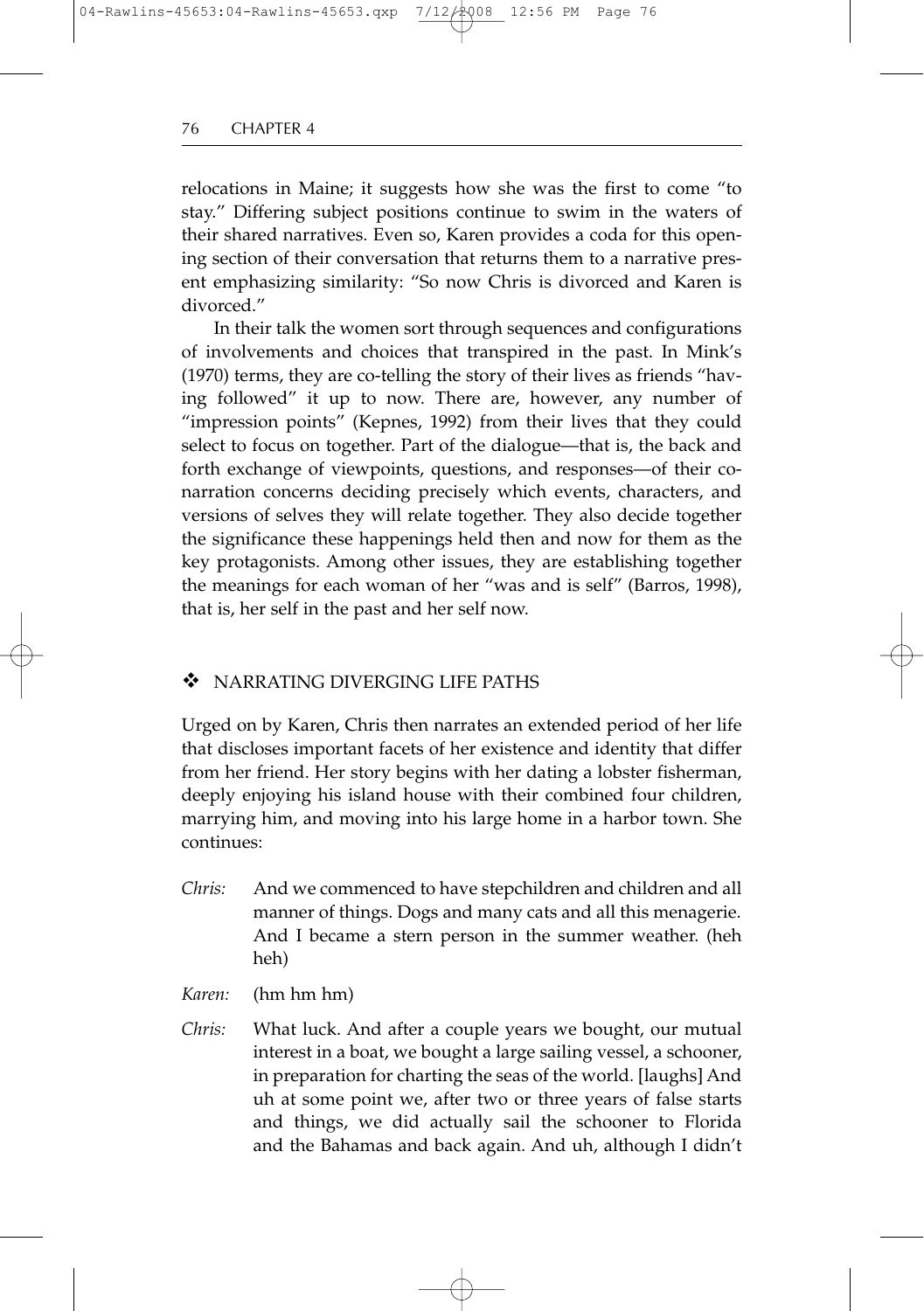realize it at the time, that put paid to that marriage. [laughs] So that was that.

- *Karen:* [laughs]
- *Chris:* After some time had gone by, we separated . . . And Karen was always there and always supportive to me through all these vicissitudes, the good and the bad, the ups and the downs, and we could really lay it on each other.

Asked by Karen about the origins of her persistent interest in travel, Chris continues her story. Separated now from her second husband, convinced he was seeing other women and weary of the cold Maine winters, she "flew the coop" and began traveling repeatedly to warmer climes—Florida, the Virgin Islands, and Puerto Rico. She describes an epiphany that occurred on one of her trips: "This is what I want! Hot sand, ocean!" Drawing on her experiences sailing with her second husband and working as a breakfast cook during the winter in Maine, she landed a job with a yacht charter venture in the Virgin Islands. In narrative terms she exclaims, "That was the second big chapter in eye opening and feeling like this is where I belong." Even so, she eventually returned to Maine due to "the pull of my kids" and the fact she "still wasn't divorced!" The latter condition she recalls and exclaims in a whisper during her telling. Chris's tale portrays a free spirit, someone who likes warm weather and all things nautical, with the moxie and resourcefulness to pursue and support her excursions.

At this point Karen notes how Chris's traveling marked a significant change in their life patterns as friends, "Well, that was, you know that's interesting when you're, at least when you're talking about friendship because, up until then, basically you and I had been running along, ahem, [clears throat] in similar sort of, yeah

- *Chris:* parallel at least
- *Karen:* grooves. And at that point, we stopped running in similar grooves
- *Chris:* Right.
- *Karen:* because I in the meantime had hooked myself up into the Prospect Harbor School. And was beginning to count the number of years of service that
- *Chris:* Right.
- *Karen:* I had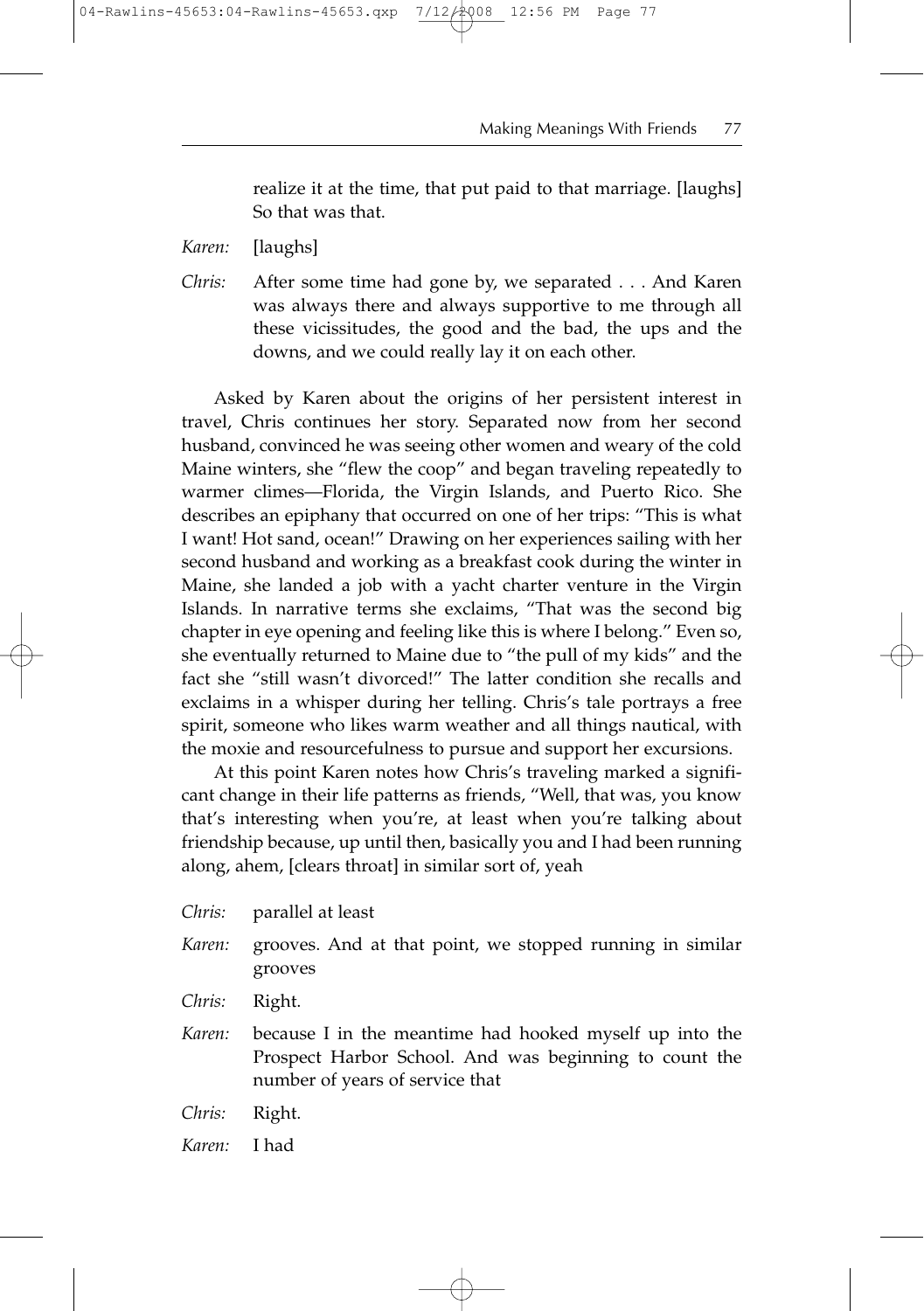- *Chris:* Ah yes
- *Karen:* And was, you know, plodding faithfully forward towards retirement. And, not always liking it. And then I got this summer job
- *Chris:* Right.
- *Karen:* down at the pool which I've done for eighteen years now. Which was
- *Chris:* Um hm.
- *Karen:* more plodding and more being in a rut and . . .
- *Chris:* and more being in Prospect Harbor.
- *Karen:* More being in Prospect Harbor. And my mother had come to live with me, which, eh ahem, [clears throat rhetorically] you know, added another dimension to responsibilities that I had here. And so the way we ended up was I was plugged in, and you were basically plugged out. [chuckles]
- *Chris:* [chuckling too] I was plugged in, seasonally.
- *Karen:* Yeah, Chris was running; she was running back and forth between summer
- *Chris:* Back . . .
- *Karen:* [phone rings] and winter . . .
- *Chris:* and Florida and . . . [Taping is interrupted.]

Qualified by chuckling, Karen characterizes herself as "plugged in" and Chris as "plugged out" of life in Maine. Chris, also chuckling, modifies this depiction of herself in Karen's story, stating she was "plugged in, seasonally," which Karen then describes as "running back and forth." Granting the good humor of this friendship, contrasting moral visions inform the divergent patterns of these friends' lives at this point in their story. Chris pursues pleasure freely; Karen embraces responsibilities faithfully. After answering the phone, Karen summarizes her perceptions of how removed the friends became from each other's worldview due to their contrasting lifestyles—to the point of having no "real empathy." At the same time Karen suggests that the spaces and differences separating them did not prevent them from talking with each other. She recalls, "And I, I didn't understand that, and Chris didn't understand what I was doing, and neither of us had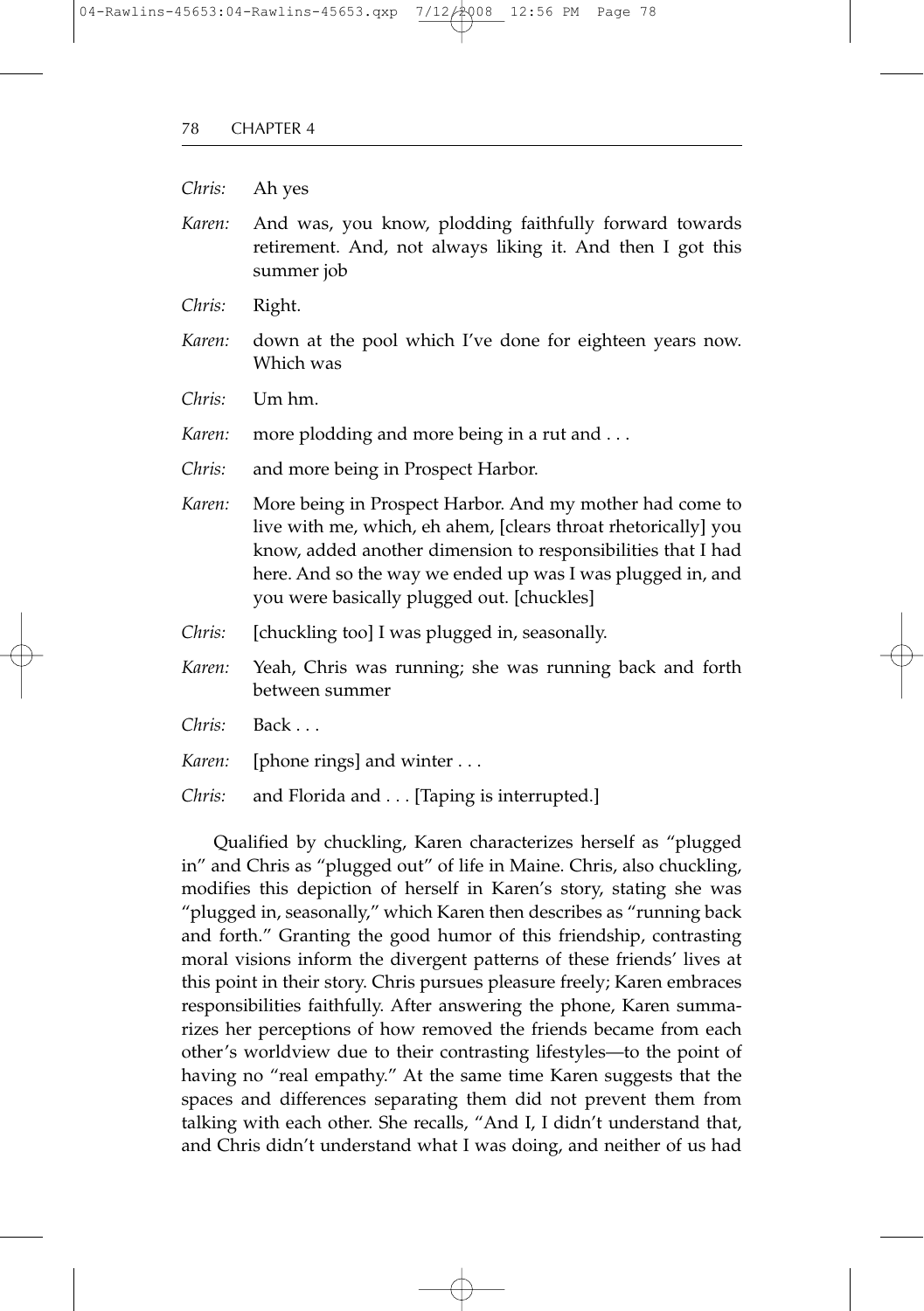any real empathy for the other one's point of view. But it didn't make any difference, in terms of friendship, because we kept on talking about the things that troubled us."

At this point in the dialogue about lifestyles embodied in their co-told narrative of friendship, Karen tells a story about an incident involving one of Chris's children. The event occurred while Chris "went someplace in the winter" and her daughter stayed with Karen. It is the first time she has ever told Chris the story. Although I will not divulge any details here, this vignette could be heard as a dialogical gambit by Karen and a possible indictment of Chris's lifestyle and parenting choices in the past. Chris gracefully sidesteps the tacit invitation to justify herself or respond with stories about past parenting in their talk, remarking, "Why that was another story." She brings matters crisply to the present observing, "My kids are wonderful." Then she explicitly, if somewhat haltingly, acknowledges where Karen seemed to be taking their own story before this digression:

- *Chris:* Right, anyway, um, but I remember uh going, let's see now, oh yea, then uh, that's true what Karen said, we still had, we had lots to talk about even though we were on different tracks, and we always could, regale each other with both the good and the funny things and the bad things, and the things that blew us away, and made us depressed, and all that, and uh, and
- *Karen:* um hmm [slightly laughing]

*Chris:* so that was a big help always, still is.

#### - SHARING STORIES OF DIVORCES AND TRAVELING TOGETHER

A paired exchange of divorce stories follows. On Chris's part, she had to have a hip replaced several years after her separation from her second husband. In a bittersweet sequence of actions she learned that he had generously kept her on his medical insurance all this time because she "had never dreamed of having insurance." But he also never visited her in the hospital. While she recuperated at her daughter's home and made plans to work in Florida the next winter, she received a "little missive" that he had initiated divorce proceedings. She concludes, "Well anyway. This was another chapter. And it was horrendous [laughs] terrible. Anyway, we won't go into that. But um, I seemed to have a very hard time with this divorce, whereas I hadn't with my first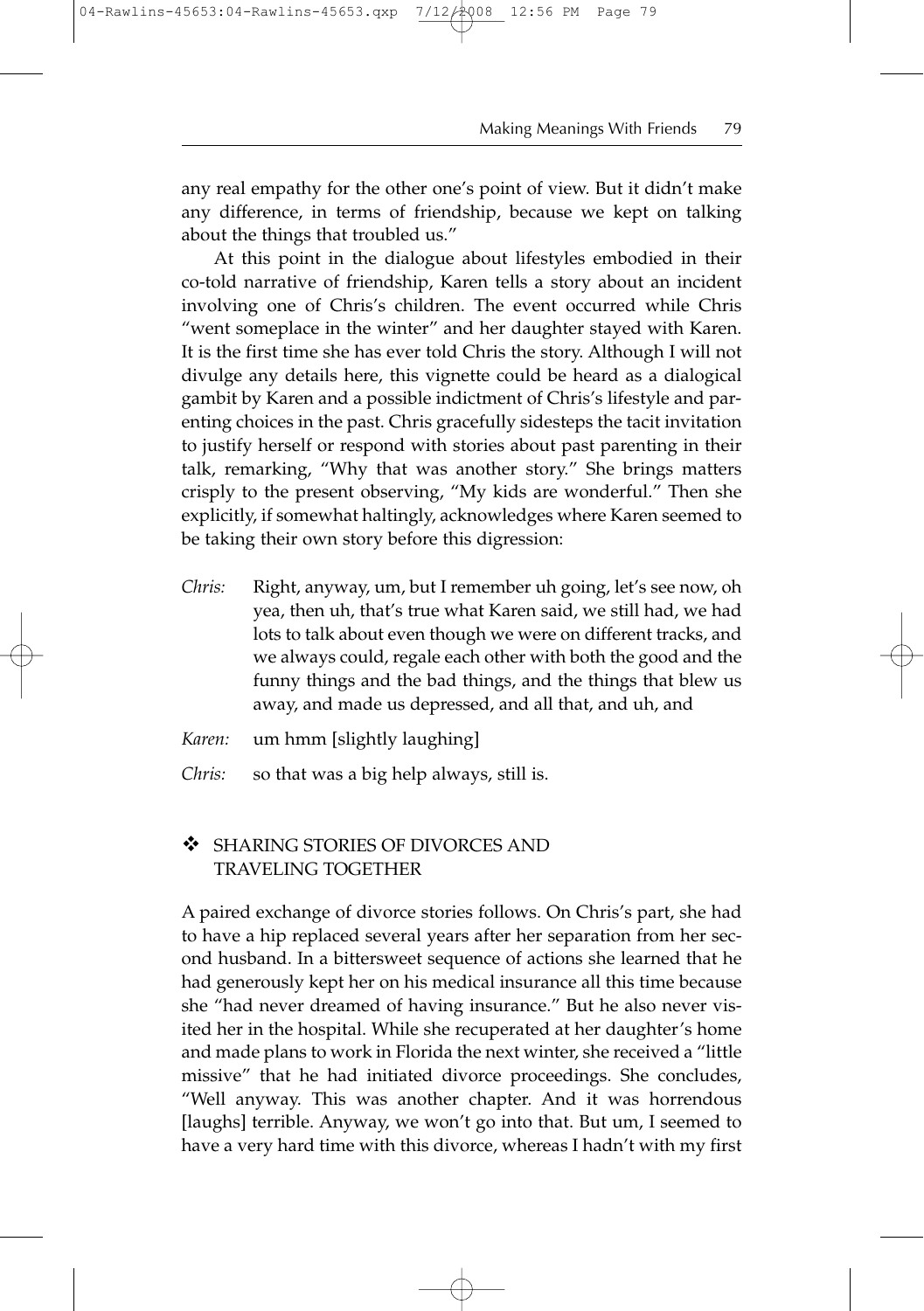divorce. Um but emotionally, and it took me very many years to really be through with it, I mean really a lot of years [laughing]. And then Karen stood by me."

Karen responds, "Well of course at the same, not at the same time, but in similar vein, my missive was, my missive appeared upon my pillow on July 8th of whatever year that was, saying you know I can no longer [laughs], "I can no longer

| Chris: | [laughs]                                                                                                                                                                                                                                                                                                    |
|--------|-------------------------------------------------------------------------------------------------------------------------------------------------------------------------------------------------------------------------------------------------------------------------------------------------------------|
| Karen: | live without Leanne. Do not try to find me."                                                                                                                                                                                                                                                                |
| Chris: | I, I remember that day!                                                                                                                                                                                                                                                                                     |
| Karen: | Remember that? Yeah.                                                                                                                                                                                                                                                                                        |
| Chris: | My God, between the shower and the                                                                                                                                                                                                                                                                          |
| Karen: | Holy smokes. So of course I immediately popped onto the<br>telephone and spent hundreds of dollars trying to find him,<br>which I did in fact do. But, uh, [slight laugh] hmph Chris was<br>there, listening to me on my diatribes. I was, I knew, oh, years<br>before that that we should be divorced, and |
| Chris: | Right.                                                                                                                                                                                                                                                                                                      |
| Karen: | I didn't want to do it myself, because, you know, I had done<br>it once.                                                                                                                                                                                                                                    |
| Chris: | That's right. It's painful.                                                                                                                                                                                                                                                                                 |
| Karen: | and I figured you know I'm not going to try to hold marriages<br>together for the sake of the kids.                                                                                                                                                                                                         |
| Chris: | That's right.                                                                                                                                                                                                                                                                                               |
| Karen: | So what was hurt, my pride was hurt.                                                                                                                                                                                                                                                                        |
| Chris: | Yeah.                                                                                                                                                                                                                                                                                                       |
| Karen: | But that didn't mean I talked any the less now did it? [laughs]                                                                                                                                                                                                                                             |
| Chris: | Well no, but you had a, a lot of anger too, which was the thing                                                                                                                                                                                                                                             |
| Karen: | Oh yeah, I still have a lot of that.                                                                                                                                                                                                                                                                        |
| Chris: | I know you do. I know you do.                                                                                                                                                                                                                                                                               |
| Karen: | I The man is an asshole.                                                                                                                                                                                                                                                                                    |
| Chris: | [laughs]                                                                                                                                                                                                                                                                                                    |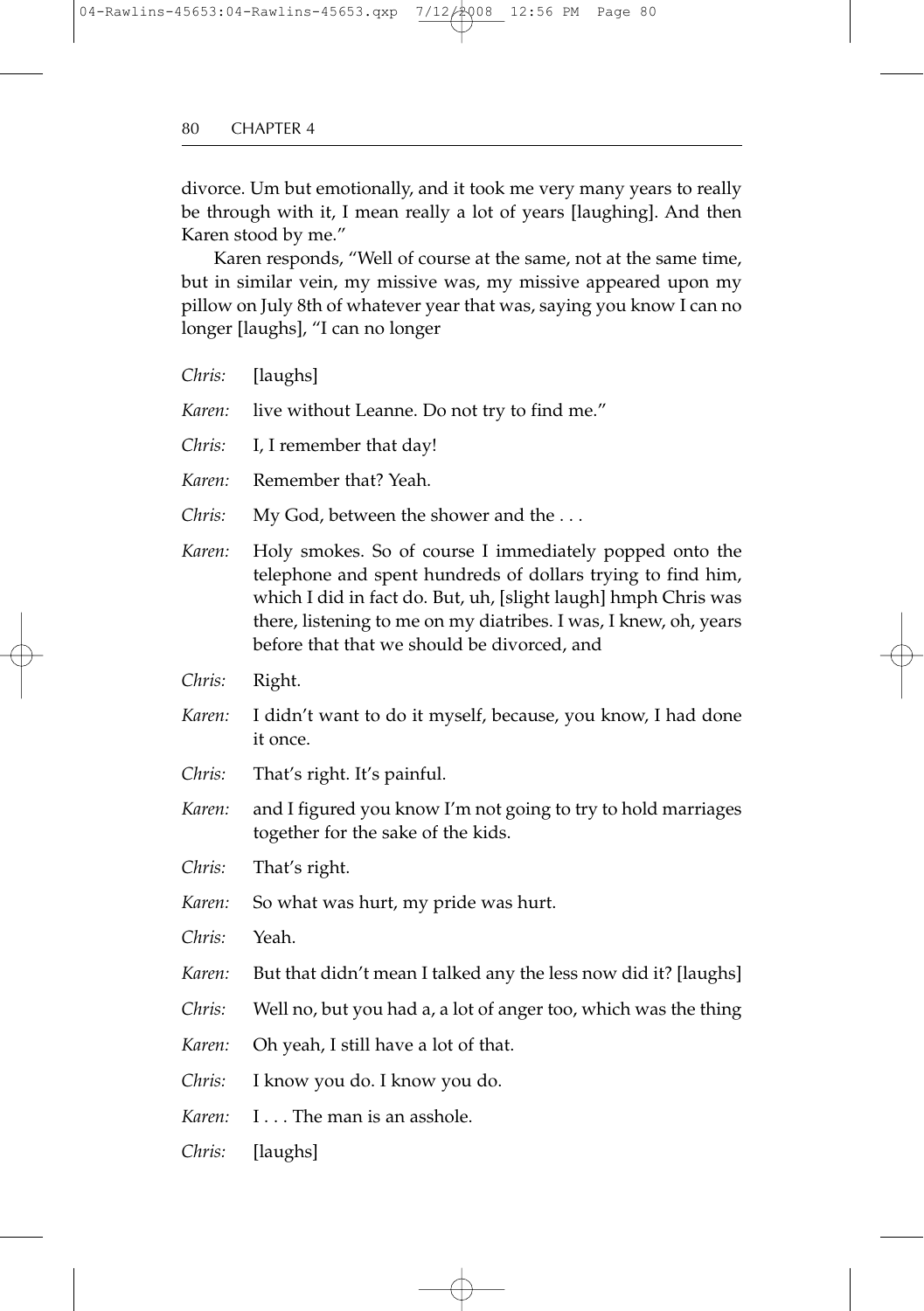| Karen: | Forgive my language.                                                                                                          |
|--------|-------------------------------------------------------------------------------------------------------------------------------|
| Chris: | [laughing] That's alright. It's free Karen; the air is free.<br>[laughs]                                                      |
| Karen: | The air? Oh whatever. Um, bump up the volume.                                                                                 |
| Chris: | Yeah, well right, well it was a whole bunch, about different<br>circumstances, but anyway it was the same kind of a big jolt. |
| Karen: | Big jolts, right?                                                                                                             |
| Chris: | Big jolts.                                                                                                                    |
| Karen: | And then the big jolts stopped.                                                                                               |
| Chris: | Uh huh. Well?                                                                                                                 |
| Karen: | Don't you think? I'm not talking about kid jolts.                                                                             |
| Chris: | No.                                                                                                                           |
| Karen: | No kid jolts is a whole other story.                                                                                          |
| Chris: | Right, can't get into that.                                                                                                   |

The women are negotiating the meaning of their divorces. In doing so, they also review, justify, vent, and support each other's past decisions. One witnesses that they still speak together about emerging concerns in the ways they narrate themselves as having spoken together in the past. They also agree that they won't discuss "kid jolts." As proposed earlier by Chris, Karen agrees they are "a whole other story."

At this point the women address how Karen became interested in Chris's "track"—"because I got pretty damn bored with my own track." Karen states laughingly, "All I wanted by this time was to get out!" To which Chris replies, "So then I jumped in cause I said, 'I know how you can get out. I know, I know, I know!'" The friends begin making choices together that find them traveling extensively. Karen goes on an exchange teaching program to California, where Chris visits her twice. The women then relate a sequence of travels and temporary jobs throughout the western United States. With obvious delight they recall visits to the Grand Canyon, Arizona, Navajo country, the Painted Desert, the Petrified Forest, Oak Creek Canyon, Utah, and Zion that demonstrate their enjoyment of traveling together. Several minutes are devoted to the mutual pleasure of reminiscing about this period in their friendship. Yet in narrating their travels, they also describe incidents revealing starkly different preferences: Chris loves heat, Karen cold; Karen smokes, Chris despises smoking; Karen loves and Chris hates shopping.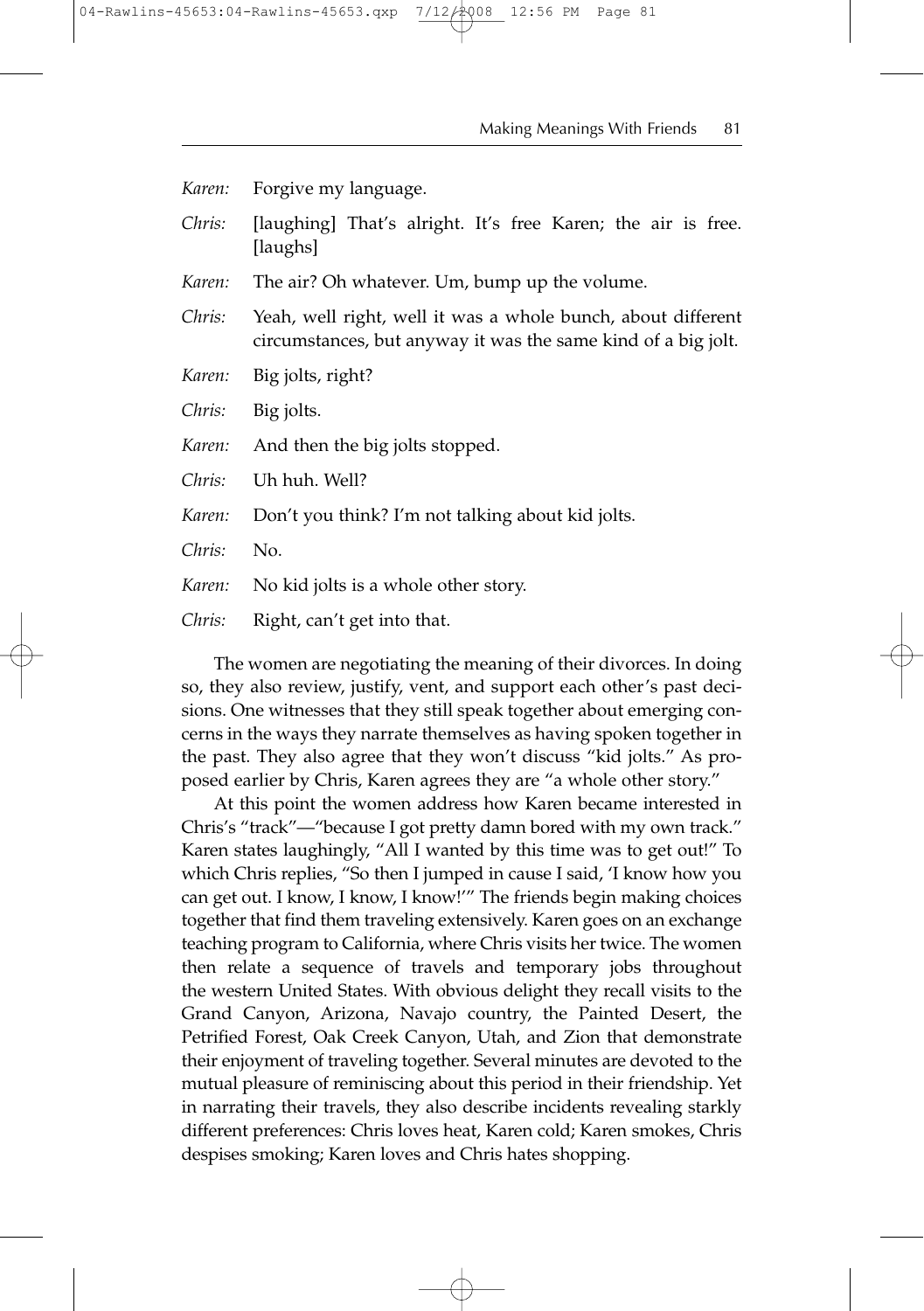For the most part, these differences are narrated as handled well throughout their travels. Even so, two incidents stand out. The first is a minor altercation that occurred in Las Vegas. They describe together their contrasting reactions to being assigned a hotel room that had a broken air conditioner. It seems a minor tiff that they laugh about later. However, the second incident is one Karen wants to discuss "before this thing ends" [meaning the recording session]. She puts her cards on the table:

- *Karen:* But I'll tell you what I haven't forgotten; I have not forgotten Harlingen, Texas.
- *Chris:* Alright we had another disagreement.
- *Karen:* We have never talked about Harlingen, Texas.
- *Chris:* No we should talk about that, right.
- *Karen:* This is brand new tape. (Heh heh heh)
- *Chris:* This is real; this is uncharted territory.
- *Karen:* Chris, this is the year when I'm doing the Southwest, right. I'd retired.
- *Chris:* Right.
- *Karen:* and Chris is still pursuing "back to the sun in the wintertime," and she had never been to south Texas,
- *Chris:* Right.
- *Karen:* the Rio Grande Valley, so she went there.
- *Chris:* Right.
- *Karen:* And I had gone to Alamogordo, New Mexico, and had spent the month of November quite happily in Alamogordo, which was too cold for Chris. We had talked about, you know, getting together here, getting together there. And I think that we were planning to do Christmas together anyway.
- *Chris:* Yeah, but we should say that our thermostats are diametrically opposed.
- *Karen:* They are; they are; they are . . .
- *Chris:* Karen likes coolish, sunny but coolish; I like tropical, and sunny.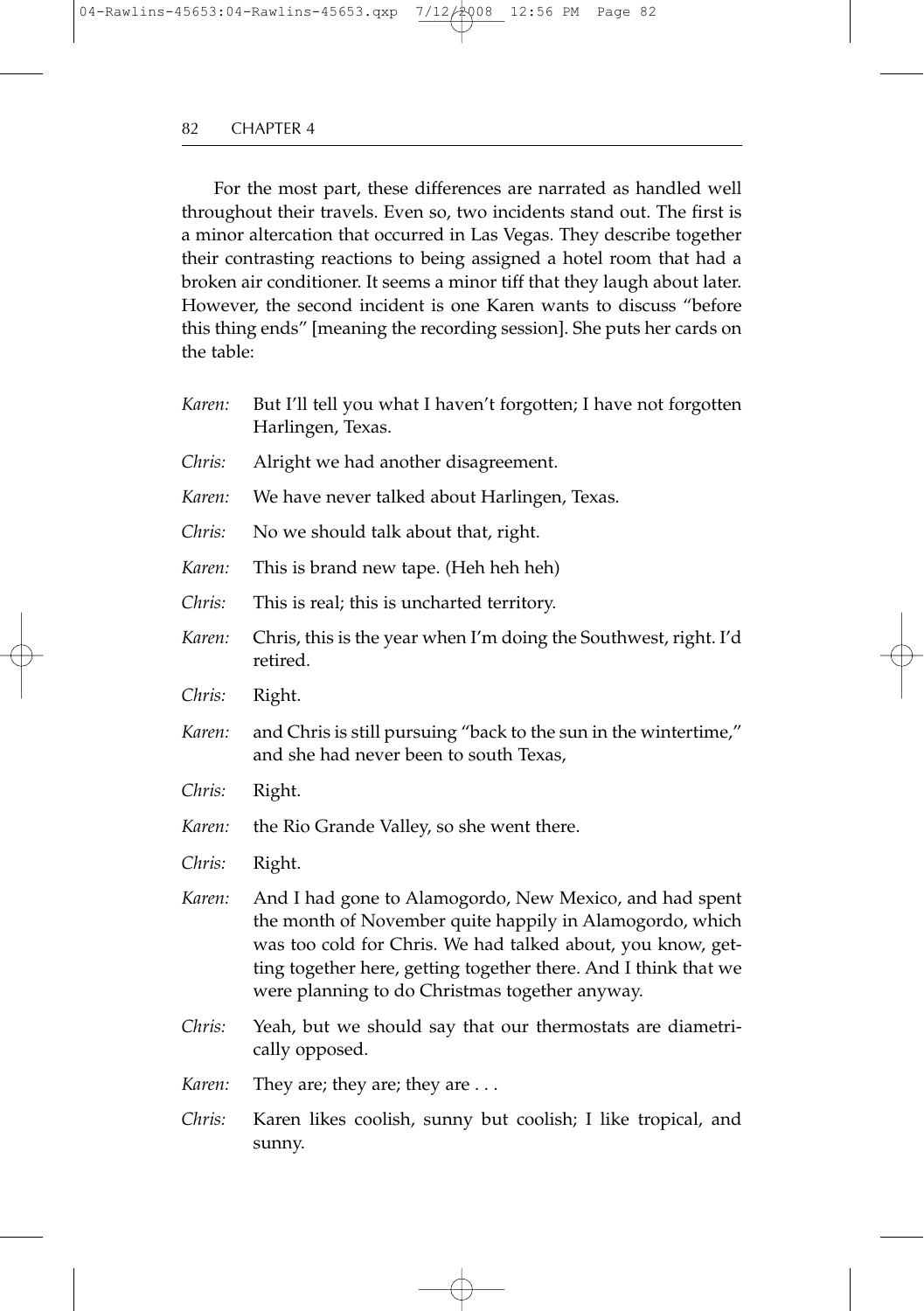- *Karen:* Yeah and I get very uncomfortable in tropical.
- *Chris:* Right, so we knew that, but . . .
- *Karen:* We knew that but . . .
- *Chris:* But.
- *Karen:* So then, Chris had an accident in her truck, and she totaled the truck . . .
- *Chris:* [gaspy laugh]
- *Karen:* and she [laughing a little], there she was in Harlingen, Texas
- *Chris:* Harlingen, right
- *Karen:* with no wheels, no insurance, and no money
- *Chris:* Heh, huh. Right.
- *Karen:* And she called me, or I called her, some, somehow
- *Chris:* I did have insurance for the other car, but not for mine . . .
- *Karen:* not for your own
- *Chris:* Right.
- *Karen:* The fat point is you were stuck . . .
- *Chris:* I was there.
- *Karen:* And I, like this conquering hero . . .
- *Chris:* [laughs] while curious
- *Karen:* decided that I would ride to her rescue.
- *Chris:* Right.
- *Karen:* So I suggested that she find us an apartment . . . then she
- *Chris:* Well, one little thing was that before uh the accident, we had talked about we were gonna rendezvous someplace . . .
- *Karen:* Um hm
- *Chris:* in a warmer climate
- *Karen:* Yeah.
- *Chris:* but we weren't, we hadn't determined where or when at that
- *Karen:* where or when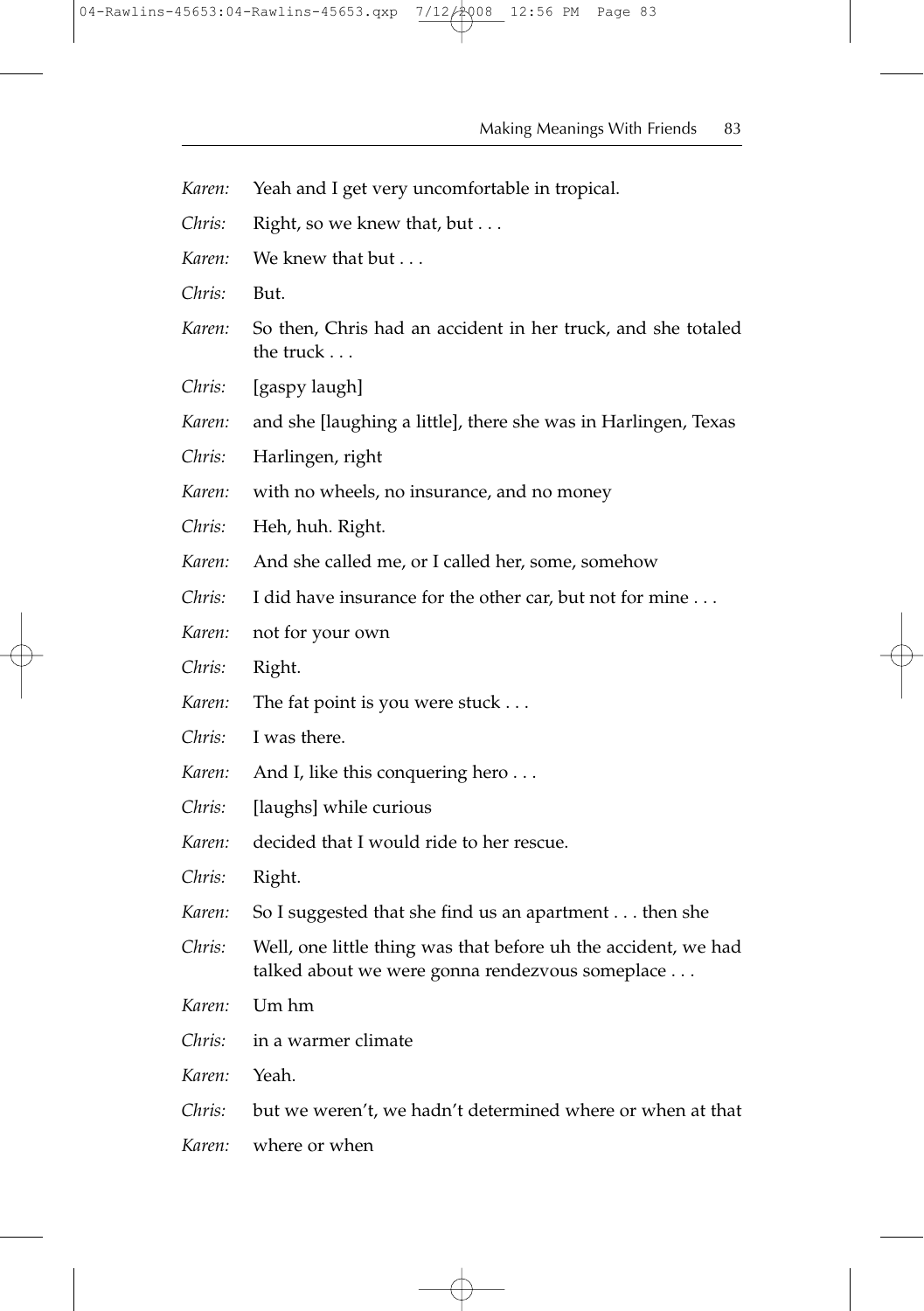*Chris:* point.

| Karen:        | I think we were thinking about Christmas weren't we?                                                                                                                                                                                                       |
|---------------|------------------------------------------------------------------------------------------------------------------------------------------------------------------------------------------------------------------------------------------------------------|
| Chris:        | Were we? I don't remember now. But it doesn't matter.<br>Whatever, but any way it was the point anyway.                                                                                                                                                    |
| Karen:        | So, here we are; Chris finds the apartment                                                                                                                                                                                                                 |
| Chris:        | Right.                                                                                                                                                                                                                                                     |
| Karen:        | which is on the second floor                                                                                                                                                                                                                               |
| Chris:        | Right.                                                                                                                                                                                                                                                     |
| Karen:        | And a perfectly pleasant apartment                                                                                                                                                                                                                         |
| <i>Chris:</i> | But it was a good apartment, yes it was.                                                                                                                                                                                                                   |
| Karen:        | It had, you know, two bedrooms and it's a damn good<br>thing it would turn out.                                                                                                                                                                            |
| Chris:        | Bear in mind that I had to find this without a car, and with my<br>landlady telling me I couldn't use her phone. [gasping laugh]                                                                                                                           |
| Karen:        | Yeah, it was a job.                                                                                                                                                                                                                                        |
| Chris:        | Heh heh, and walking on one crutch                                                                                                                                                                                                                         |
| Karen:        | It was a job.                                                                                                                                                                                                                                              |
| <i>Chris:</i> | And anyways, anyway we had this apartment.                                                                                                                                                                                                                 |
| Karen:        | We had this apartment, and the, because of the landlady, I<br>guess, Chris after a lifetime of putting up with me, had sud-<br>denly become allergic to smoke. And so she laid down the law<br>that I could only smoke in my bedroom, which pissed me off. |
| Chris:        | No I didn't lay, we talked about it on the phone, I didn't lay<br>down that law, I, I, about the little porch, the outdoors and the<br>open windows and door [The tape recorder stops.]                                                                    |

These women have beautifully co-authored the exposition, setting the stage to revisit through co-narration their "disagreement" that occurred in Harlingen, Texas. It promises to be a true dialogue of their respective narratives pursued for the first time in these moments of taping. We can witness their thoughtful listening, qualified encouragement of each other, the way they agree about certain matters and "stand their ground" concerning others, all the while allowing the other woman to happen to her in dialogically rendering the frame for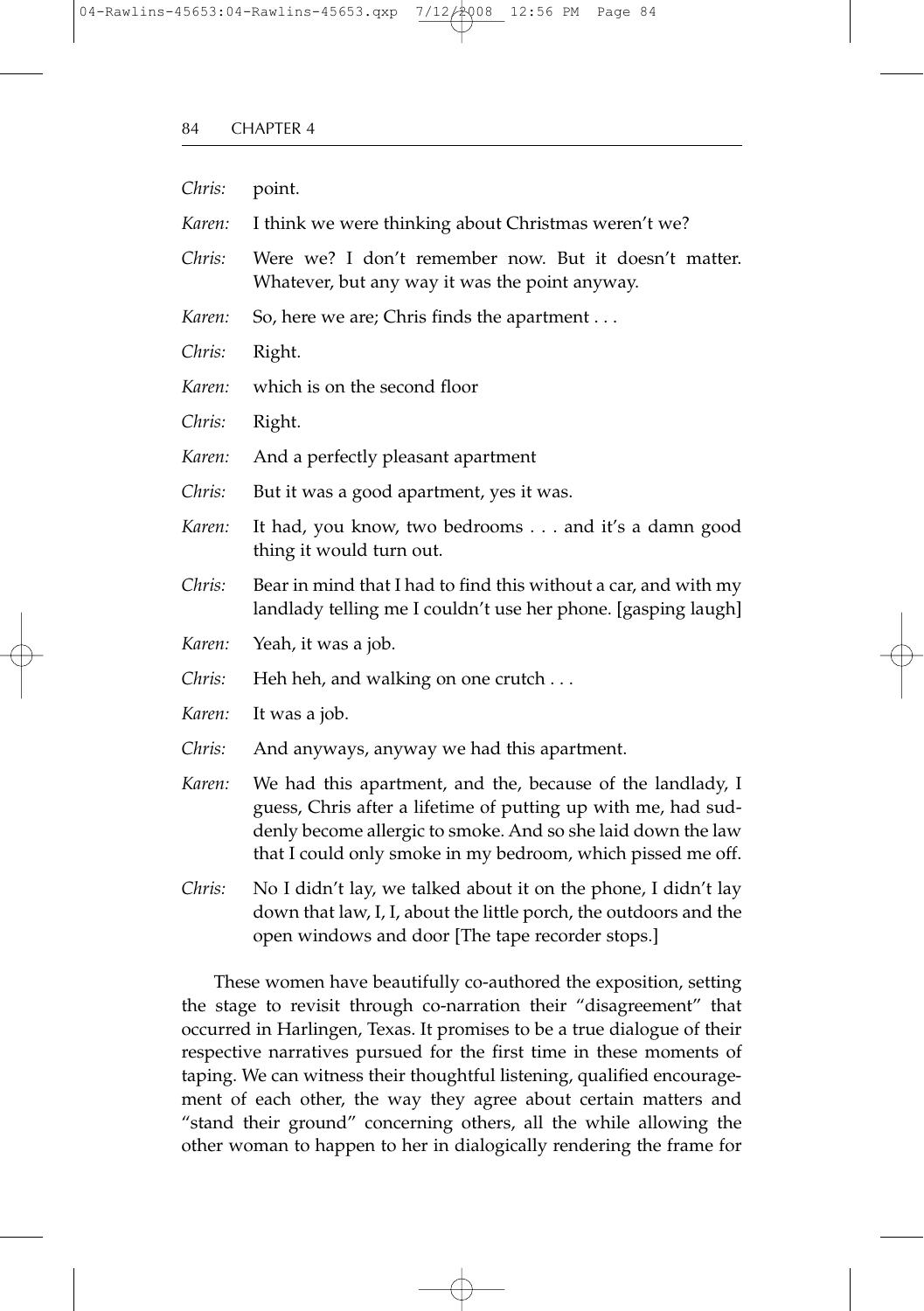04-Rawlins-45653:04-Rawlins-45653.qxp 7/12/2008 12:56 PM Page 85

this tale (Stewart & Zediker, 2000). Karen informs their electronically mediated and time-delayed audience, namely me, "This is brand new, tape." And Chris certifies, "This is real; this is uncharted territory."

We are offered tacitly opposing sketches of the characters and situation that are consistent with other moments of this conversation. As narrated by Karen, Chris, ever shunning the cold, does not join her in a city in New Mexico "too cold for Chris." According to Karen, Chris is still pursuing "back to the sun in the wintertime," has totaled her truck, and is "stuck" in Harlingen "with no wheels, no insurance, and no money." Ever responsible, Karen "decided I would ride to her rescue," only to discover that Chris had found a "second floor" apartment and had "laid down the law that I could only smoke in my bedroom, which pissed me off."

While agreeing on several points, Chris's co-narration contests or qualifies several points of Karen's scene setting and characterization. Chris finds it important to register that "our thermostats are diametrically opposed," that she did have insurance covering the other car though not her own, that she was simply "there," not "stuck," and that Karen was as "curious" as she was heroic in coming to Harlingen. In Chris's story, she finds "a good apartment" without a car or telephone and "walking on one crutch." She maintains they discussed the smoking policy on the phone and that "she didn't lay down that law."

As fate would have it, the tape recorder stops shortly after this point at the end of the cassette's first side. The friends' exchanges on the second side of the tape lead me to believe they actually discussed this incident further while they prepared dinner and the tape was not running. I am left wondering about what happened between these two friends at Harlingen, Texas. How did their contrasting narratives of that time play out in their dialogue? Did they air and reconcile their differences through the dialogue of their narratives that afternoon? Did they decide to limit their recorded talk about it? If so, how did they make this decision? What would this discourse further reveal about their friendship's communicative practices if I could have heard it? I comfort myself that I am fortunate to have been able to listen to the dialogue and narratives that they performed on tape and shared with me.

#### • SIDE TWO OF THE TAPE—CONVERSING ABOUT PETS AND POLICIES

*Karen:* a proper break. [laughs] We [coughs] we've just managed to amicably cook and share uh rice pilaf, Spanish style, and peas, and what are these Chris? These good things?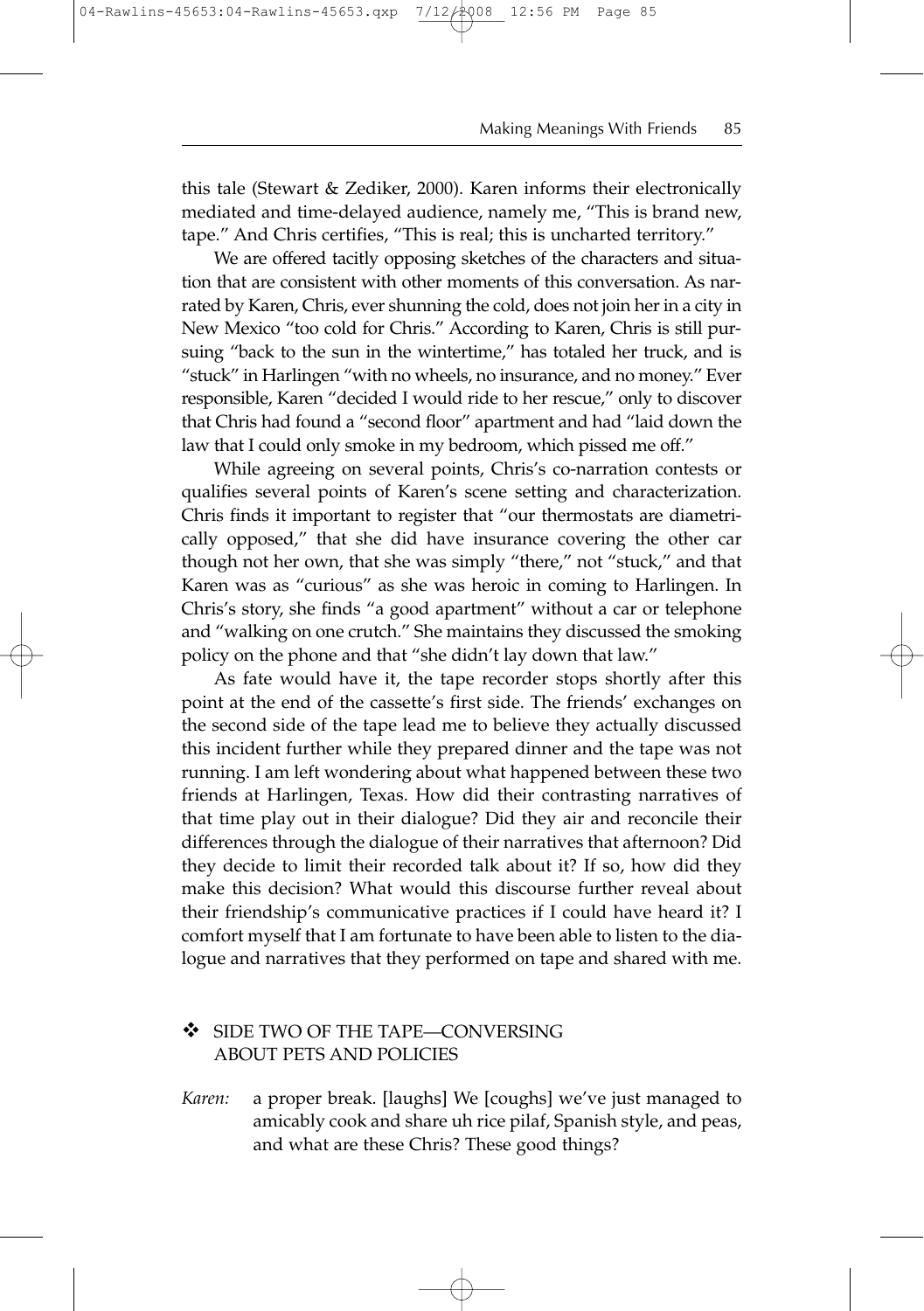| Chris: | They're garden vegetable patties of some sort, produced by<br>the green, Jolly Green Giant [laughing] people [laugh]. |
|--------|-----------------------------------------------------------------------------------------------------------------------|
| Karen: | [laughs too] We didn't fight even once while we                                                                       |
| Chris: | No, no we didn't.                                                                                                     |
| Karen: | while we were cooking these things.                                                                                   |
| Chris: | No we were quite happy. [laughs]                                                                                      |
| Karen: | Um hm. [laughs]                                                                                                       |
| Chris: | And sounds of eating now, and chewing                                                                                 |
| Karen: | Um hm.                                                                                                                |
| Chris: | Talking with mouth full.                                                                                              |
| Karen: | We're sure you're dying to listen to this part.                                                                       |
|        |                                                                                                                       |

*Chris:* Umm. [agreement]

[sounds of silverware being used and glasses]

The friends' discourse on the second side of the tape differs markedly in one important respect from the first side. On the cassette's first side, they primarily address in the present stories of their past from their mutual if differing standpoints of "having followed" the narratives (Mink, 1970). It seems, however, that the "brand new" and "uncharted" discussion of the events in Harlingen that presumably occurred during the break in taping repositioned their talk to focus on concerns actually arising in the present. Thus, a strong "sense of the middle" (Kepnes, 1992) characterizes the women's dialogue on this side of the tape—simultaneously co-telling and following life as it unfolds in the present as an emerging dialogue and narrative adventure.

Prompted by a phone call by one of Karen's children, at this point in the tape Karen and Chris have been talking about their relationships with their adult children, their children's relationships with each other, and the difficulties of coordinating family get-togethers during the current summer.

*Karen:* [to her cat] Are you a nice kitty? Are you a nice kitty?

- *Chris:* [almost to herself] Anyway, I decided not, decided not to think about it, 'cause whatever will happen, will happen.
- *Karen:* [to her cat] Okay, check it all out. Put your nose right on it. See, there's nothing there that you want. Nothing.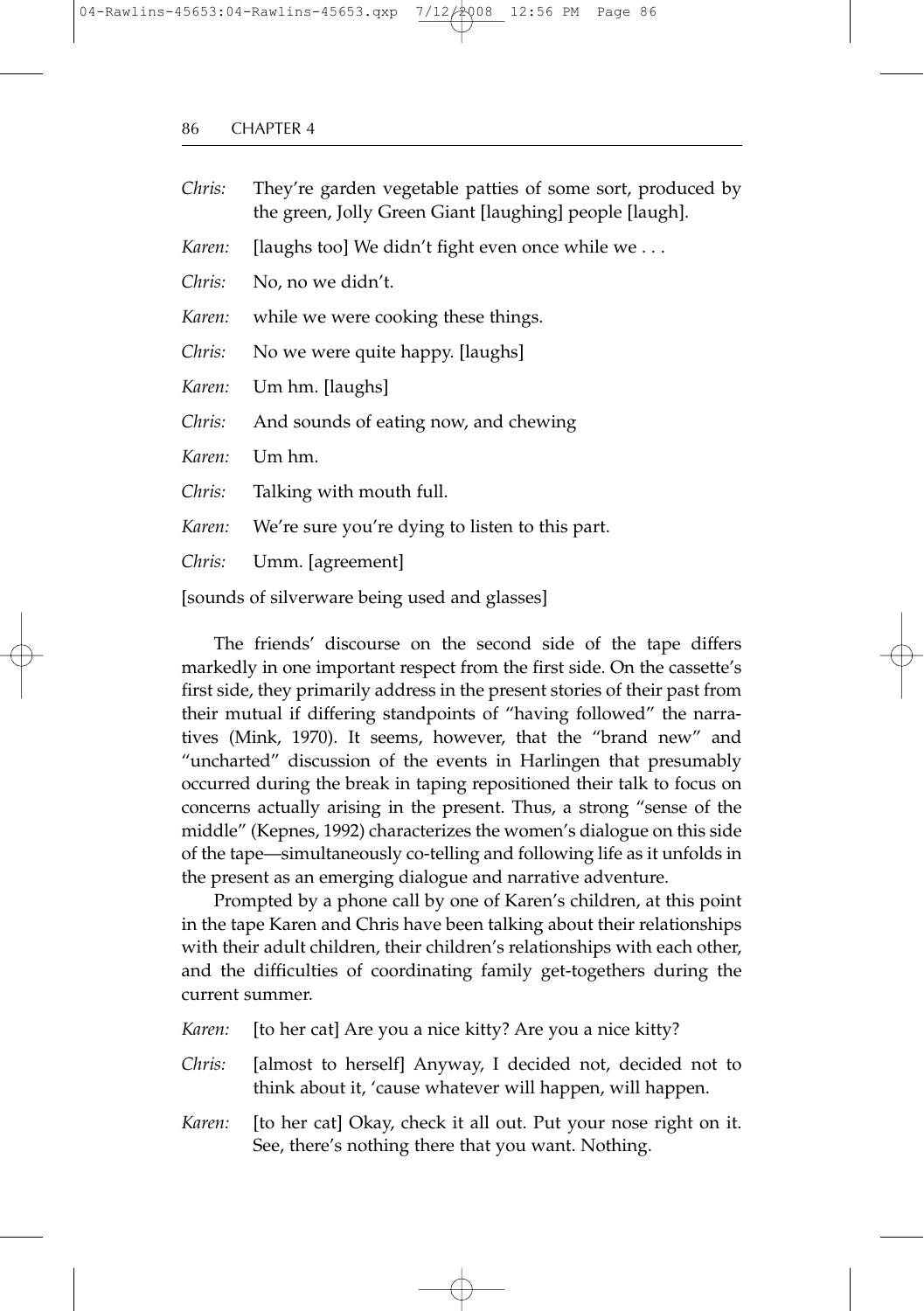- *Chris:* Tell you what I'm getting into more lately is, [pause] not doing anything . . .
- *Karen:* [chuckles in a low-pitched, almost encouraging way]
- *Chris:* [laughs briefly]
- *Karen:* [chuckles in the same cadence as before, yet higher pitched]
- *Chris:* about, not feeling that I have to make things, I have to somehow help things along.
- *Karen:* Um hm.
- *Chris:* I've just; I've gotten to the point where I'll, you know, I sort of whipped myself into a frenzy when I was there, that bad week that last week that I was there, and I was so depressed, getting the house ready, that somebody might come, that some friend might come, or Loretta might come, or some unknown person might come, and, and I went around sweeping and . . .
- *Karen:* My God Chris.
- *Chris:* dusting . . .
- *Karen:* That *is* depressing.
- *Chris:* And, I wanted to have the house look nice and then I, I kinda got a hold of myself and I thought—
- *Karen:* Hahahaha [rapid high-pitched laugh]
- *Chris:* You know!?
- *Karen:* Yeah.
- *Chris:* Really here! Um. You know, I don't even *know* if anybody's coming, and, and, and it's beautiful weather, and you know I don't want to be doing this. And I got sort of mad at myself and mad at the house, and, and so since then I've sort of got this idea like, whatever happens, you know, then Julie started in about maybe cousin Alice coming from Georgia, and when could I get her out there, and I said, "Julie, I can't do anything about, given the information that I have, I can't do anything about it, I uh, I'm glad for you to stay there. For Alice to stay there, whoever comes, that's good. But I can't make any more efforts over it; I've just had a summer of planning for things that didn't happen and getting ready for things that didn't happen, and I can't do, and I don't want to do that anymore."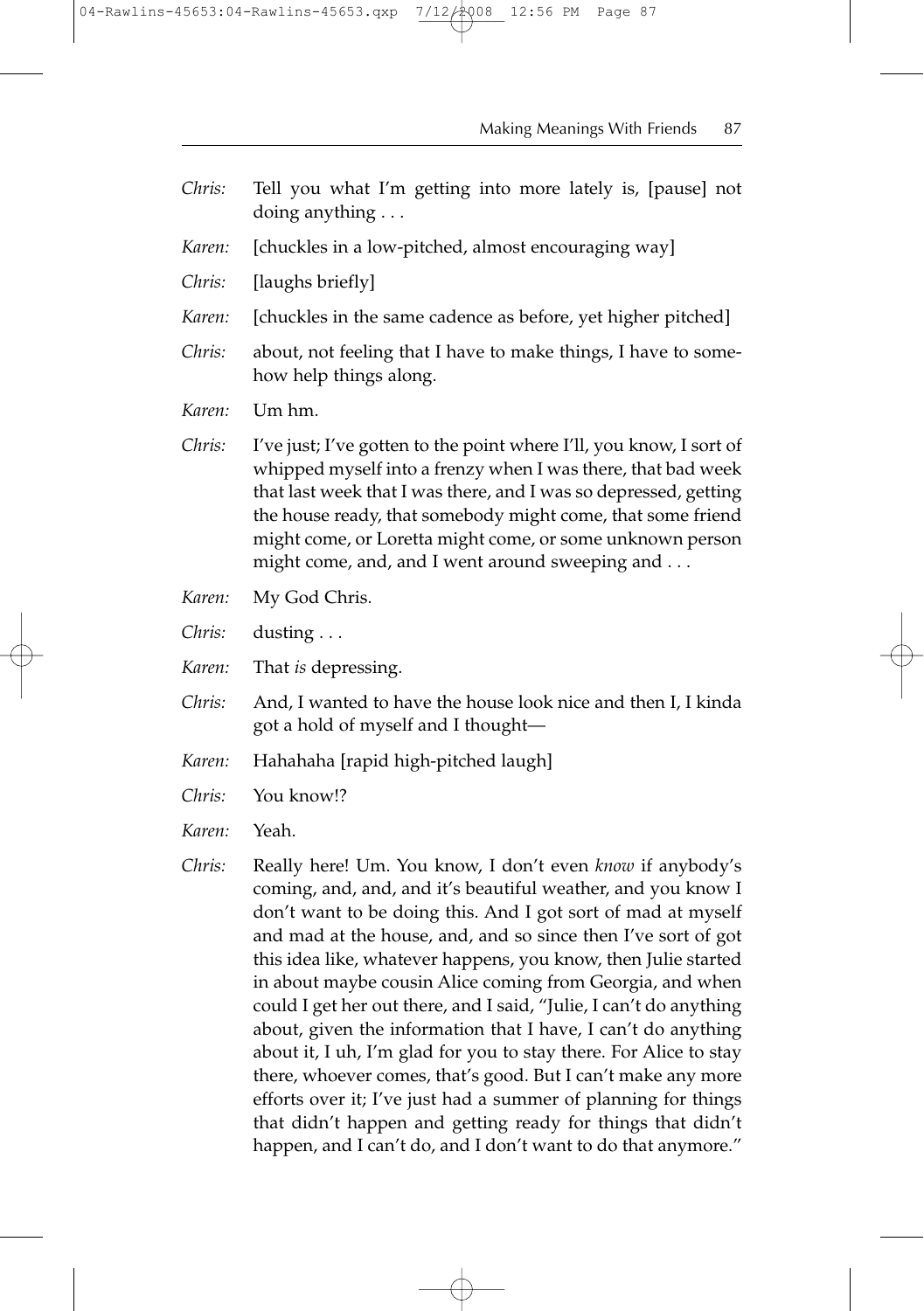*Karen:* Mmm.

- *Chris:* I mean I didn't say it in that way to her; but that's the way I feel, basically. I'm just gonna look after what I have to do for myself and for my cat.
- *Karen:* Yeah.
- *Chris:* And keep myself there. And if they fall into place, good; if they don't, too bad, you know?

*Karen:* Yeah.

It may seem odd to begin this section of the conversation with Karen speaking to her cat. But talking about pets and talking to Karen's cat are integral moments of the later part of this visit. At various points in the conversation, talking to the cat seems to provide a breather in their conversation, which often allows a new topic to emerge. For example, immediately prior to this passage the women had been discussing some of the problems involved when their families would converge on their homes during the upcoming Labor Day weekend. Karen's talk to the cat transitions into a more general discussion of doing less for company.

Listening to this passage, I want to register the significance of laughter apparent throughout the friends' dialogue and my challenges in re-presenting this discourse to readers. Laughter is a vital part of their interaction—there are low, almost mocking chortles; metered laughs, like Karen's in the previous excerpt, that increase in pitch and seemingly urge the other woman to continue and to feel good about what she is saying; wheezy, surprised laughs that turn into coughs and then more laughter; wary, questioning laughs that sound unsure where the talk is turning and at whose expense. Laughter adds gusto and a risky, joyful timbre to their talk. In its ambiguity and teetering emotions, it sounds from the depths of a robust, longstanding connection. As Bakhtin usefully worried, how do we render in words the singularity of such intonation at the heart of communicating in relationships (Todorov, 1984)?

Of course, multiple voices also intersect as an "internal dialogue" as these friends speak (Bakhtin, 1981). Note, for example, how Chris quotes her own utterances to her daughter, Julie, in her talk with Karen. I find intriguing Chris's admission that the version spoken here is an altered one. In this reenactment, Chris seems to dramatize for her friend what she really felt (or is now experiencing that she felt) in addressing Julie. This quotation of herself embedded in her talk with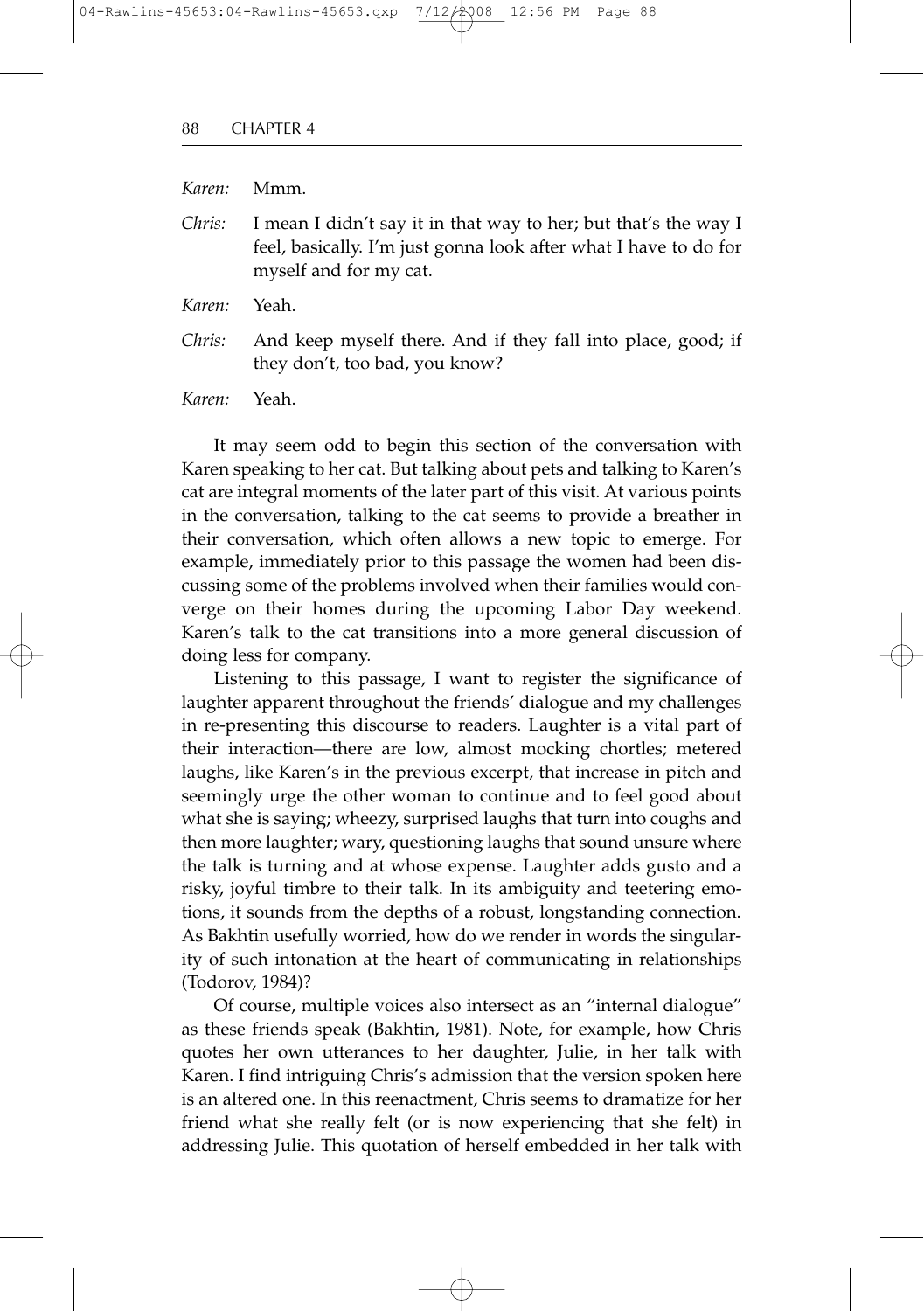Karen allows Chris to speak more candidly in relation to her daughter than she did in the actual circumstances. Further, Chris appears to be rehearsing a more assertive identity and position on family visitors through this rendering of herself to Karen. On her part, Karen responds throughout in actively confirming ways. Their dialogue continues.

- *Chris:* I mean it was, I just got burned out when I tried to get Mary out, that was one thing with Mary, you know I felt like I was under the gun the whole time!
- *Karen:* Well . . .
- *Chris:* I had to try to get out and, you know, worked up a gigantic phone bill. Both of us tryin' to make connections and tryin' to go. Finally, I just said, "Well, you know, somebody up there is telling us the word is no—Hmhmhmhm [chuckles quietly, rising slightly in pitch]
- *Karen:* Hm [laughs briefly]
- *Chris:* —and I'm willing to listen to that." Hmha, and Mary really wasn't, 'cause of course she wanted to go so bad. And I didn't blame her, I understood exactly how she felt and said, "There's gotta be a way." Um. I threw in the towel first because over the years I've learned that when it comes up no, seven or eight times that you better listen. Is that what it is, what the answer is is NO? [laughs]
- *Karen:* Yeah.
- *Chris:* No way.
- *Karen:* Yeah.
- *Chris:* And it just kinda, and I just like blew a gasket I guess, and just thought, "I can't go through this anymore; [quietly] I don't do this anymore. I don't."
- *Karen:* [big sigh] I don't know, I can't get ready for things; I, I don't, it's been a long time since I've been willing to get ready for things.
- *Chris:* Really?
- *Karen:* No.
- *Chris:* I've started, this has been quite sudden with me, 'cause usually that's what I spend half my life, getting ready for things, and see—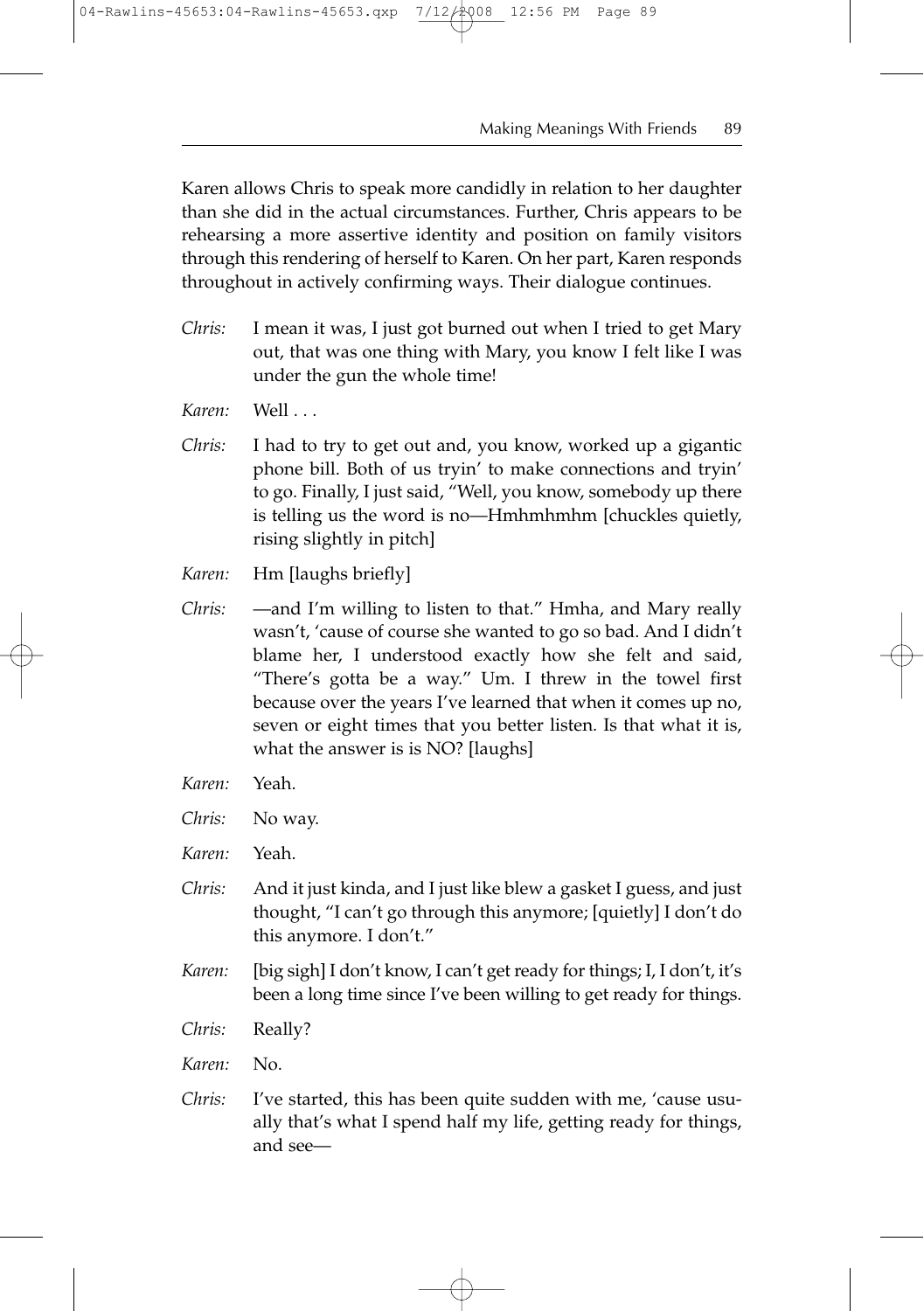| Karen:        | I mean for people-                                                                                                                           |
|---------------|----------------------------------------------------------------------------------------------------------------------------------------------|
| Chris:        | No, I do too, yeah!                                                                                                                          |
| Karen:        | visitors, you know, coming to this house. [Walks into the<br>kitchen] Hey, they take it as they find it.                                     |
| Chris:        | Oh I, well $\ldots$                                                                                                                          |
| Karen:        | And if they don't like it, I can show them where the door is.<br>[She's running water, doing something in the sink.]                         |
| <i>Chris:</i> | Right. Well, I guess it wasn't so much the house, it was uh I<br>was upset about everything on the island anyway, and then-                  |
| Karen:        | Yeah well you deserved to be.                                                                                                                |
| Chris:        | And that was another feature of it that [long pause] I just                                                                                  |
| Karen:        | Here, look out the door [talking to the cat].                                                                                                |
| Chris:        | [laughs] [to the cat] Look at the rain.                                                                                                      |
| Karen:        | [to the cat] Yeah right, it's like getting your playpen.                                                                                     |
| <i>Chris:</i> | Hahahahun.                                                                                                                                   |
| Karen:        | [to the cat] Do something besides whine at me; what's the<br>matter with you? Ho God!                                                        |
| Chris:        | Ha ha ha, I think he probably resents this other person here.                                                                                |
| Karen:        | No she doesn't, it's just, it's a, it's a need for attention, I don't<br>know, I don't-                                                      |
| Chris:        | Yeah but if she maybe doesn't have your full attention or<br>something. Are we still on this thing here? [referring to the<br>tape recorder] |
| Karen:        | Yeah.                                                                                                                                        |
| Chris:        | Oh jeez me, why don't we, we've got to talk about, I've got-                                                                                 |
| Karen:        | We're supposed to be talking about friendship, but-                                                                                          |
| Chris:        | We got Harlingen right.                                                                                                                      |
| Karen:        | Harlingen, but                                                                                                                               |

I hear a variety of things transpiring during this excerpt. Some of the understated drama of their conversation is nicely displayed. Chris is still talking about the effort involved in receiving visitors at her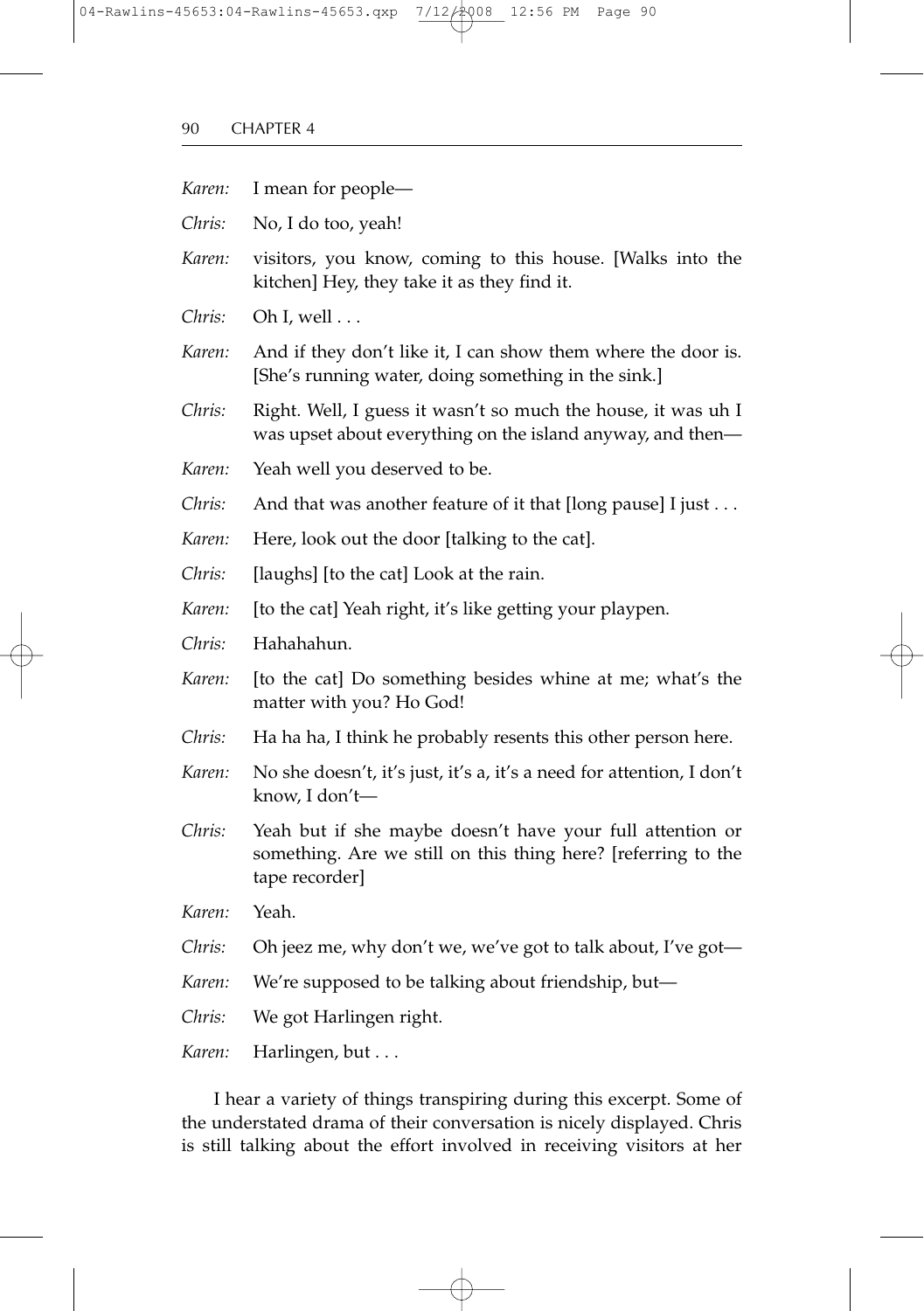island summer home. With vigorous phrases she recounts her burnout, feeling "under the gun" and working up a "gigantic phone bill" in trying to arrange Mary's visit. Finally, she quotes herself as citing "somebody up there" as intervening in this mythic quest and the other woman's reluctance to accept a negative answer. Chris characterizes the episode as blowing a gasket for her and meditatively quotes her immediate thoughts to Karen, "I can't go through this anymore." At first, it sounds like a conclusion she reached in her mind at that time. However, when she repeats it quietly, "I don't do this anymore. I don't," it sounds like she is again contemplating a new personal policy aloud to Karen, rather than reporting on her reactions in the past. Chris's present expression of these thoughts is quite pensive yet conclusive in tone.

Beginning with a large sigh, Karen echoes her frustration about the time involved with "getting ready for things" for visitors to her home, and observes spunkily that "Hey, they take it as they find it," or are shown the door. She emphatically endorses Chris's distress about recent events at the island, stating explicitly, "Yeah, well you deserved to be." In short, it appears they have had a fairly thoughtful discussion about their attitudes toward preparing for company. However, when Chris seems to continue this topic, Karen responds to her cat's meowing to go outside. Both friends laughingly tease the cat about the rainy conditions, subtly establish its sex, and critique its apparent need for Karen's "full attention." The cat has occasioned comic relief and perhaps a new topic of conversation.

Interestingly, at this point Chris asks whether they are still being taped. Her surprised, somewhat flustered reaction to Karen's affirmative answer intrigues me as the would-be eavesdropper embodied by the machine. It appears that she had forgotten their conversation is being recorded, which supports my perceptions of the mostly uninhibited, authentic qualities of their interaction. Karen reminds her they are "supposed to be talking about friendship." Chris observes, "We got Harlingen right," referring again to their discussion during the break of their quarrel while traveling revealed toward the end of the tape's first side.

### - PERFORMING A DIALOGUE OF NARRATIVES ABOUT CONJUNCTIVE FREEDOMS

In the next section of their conversation, Chris initiates a poignant dialogue about Karen's unavailability and minimal communication the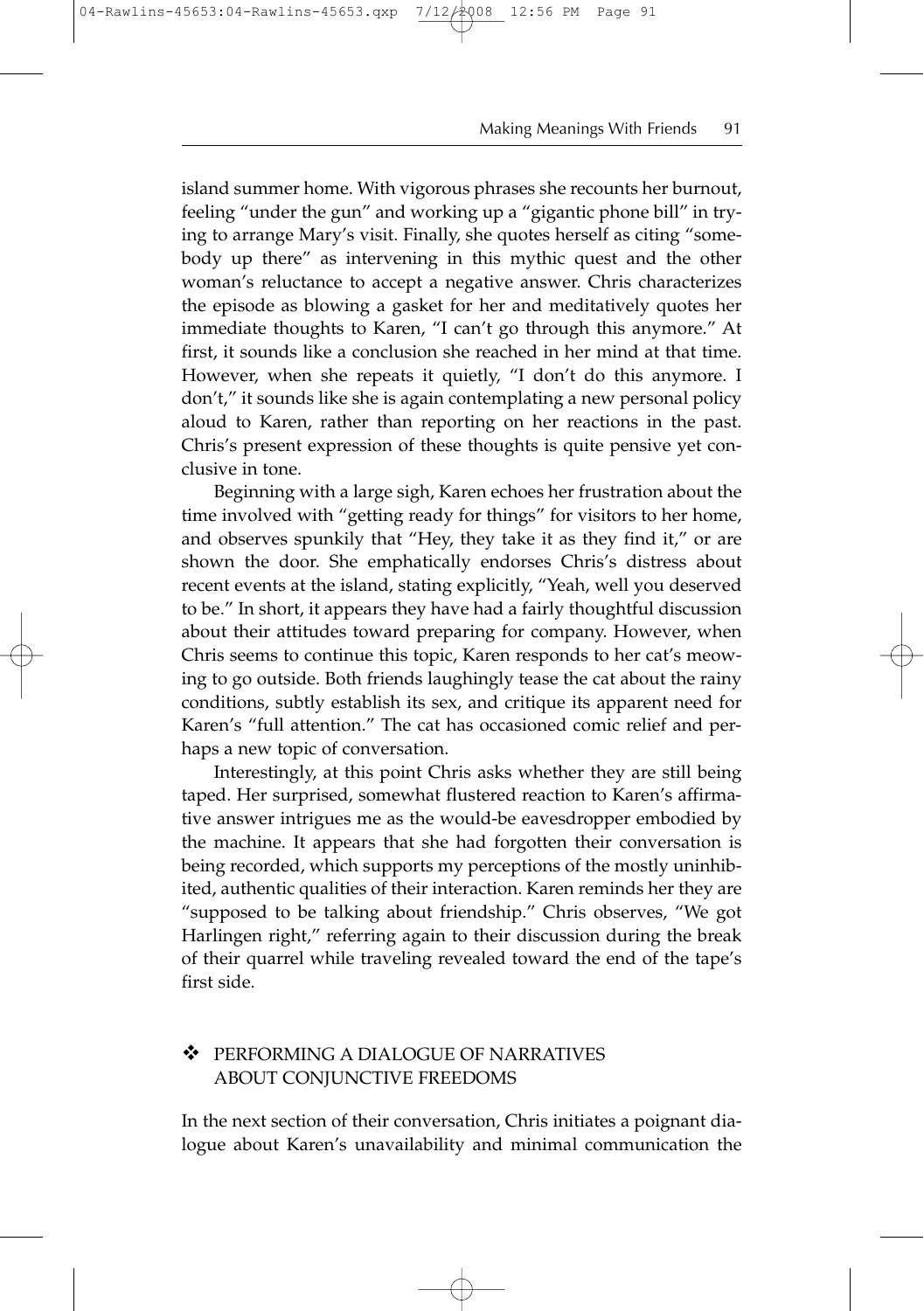previous winter. They address a predicament in their friendship that I consider a significant dialectical tension facing close friends—the dialectic of the freedom to be independent and the freedom to be dependent (Rawlins, 1983b, 1992). I have stated, "Time apart can be interpreted either as an assertion of friends' faith in their bond or the possible beginning of a new period of separateness that may jeopardize the friendship. During the period of separation, there is really no way of telling exactly which is the case, except by renewing contact" (1983b, p. 261). Imagine how intrigued I was to stumble on these two friends explicitly considering the lived dynamics of this dialectical principle when Chris pointedly raises them as a concern.

- *Chris:* Well the other thing, I've got to say this before we get back into that [laughs] Harlingen [laughingly said] who-knows-what,
- *Karen:* [laughs with Chris]
- *Chris:* but I have to tell you now. Last winter, after, after last fall [long pause] you were going to Portland for the, for the first time— [serious tone]
- *Karen:* Yeah.
- *Chris:* and . . . getting an apartment, all that stuff. And we, I went down to see you once. [slow, measured pace and tone]
- *Karen:* Right. [quickly inserted]
- *Chris:* And then um, we had a few, I don't know how you pronounce it, desultory?
- *Karen:* Desultory.
- *Chris:* Letters. [brief laugh]
- *Karen:* Um hm.
- *Chris:* [laughs] missives floating back and forth.
- *Karen:* I get the feeling here that there's something between us? [said with a quizzical expectant laugh]
- *Chris:* Then . . . a little longer silences and longer silences.
- *Karen:* Yeah.
- *Chris:* And I got quite upset.
- *Karen:* I know; it was my fault. [quickly interjected]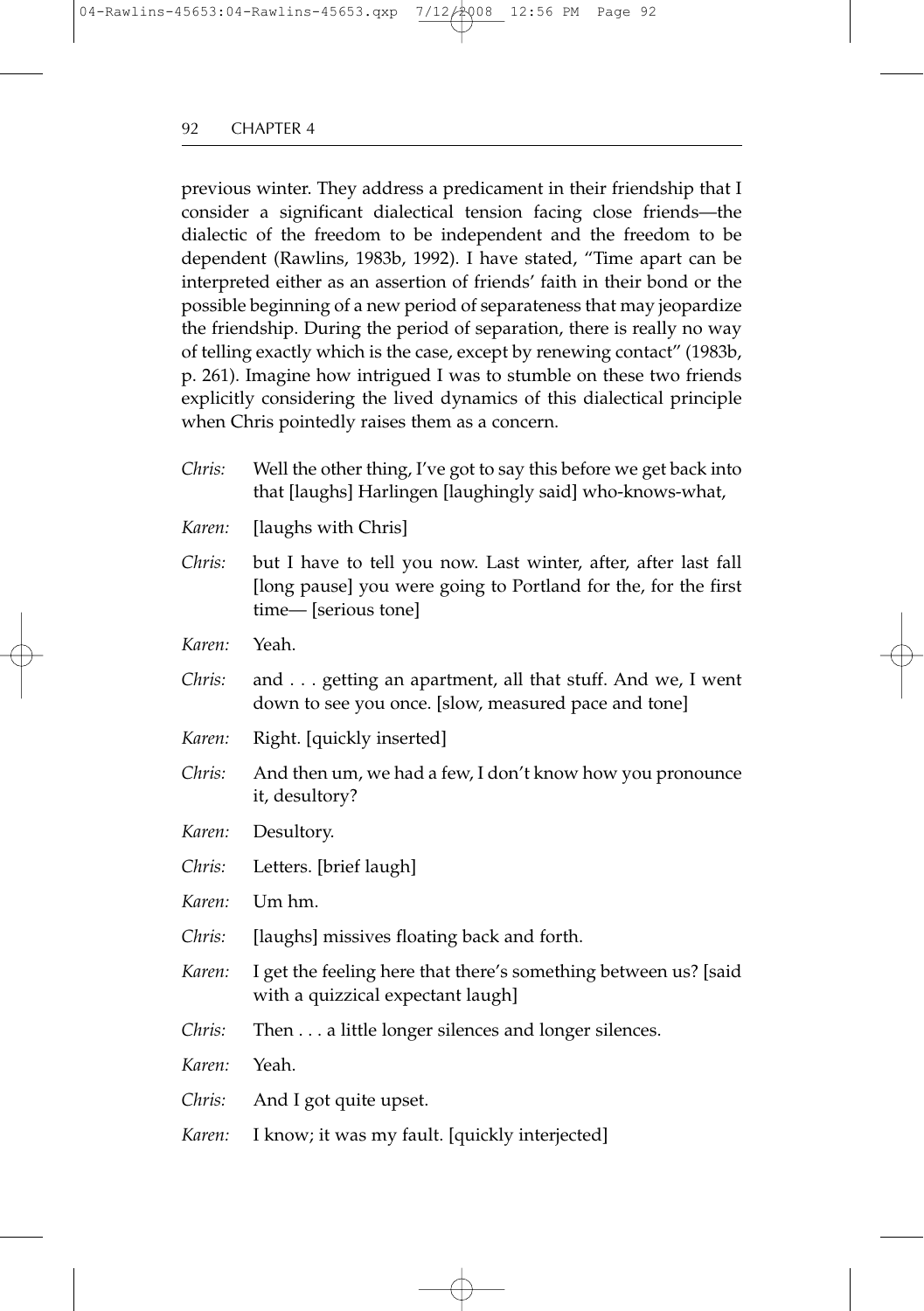- *Chris:* Well, I'm not saying fault, but the thing is Karen that I decided that the crux of it was that [puts food in her mouth] we're friends of this long and good standing, [pause] and I didn't know what the *hell* was going on. I didn't know if you were dead or alive.
- *Karen:* I was pretty near dead.
- *Chris:* Or in the hospital, or what. But I had no way of, I mean except to call your son and say, you know, "Is your mother okay?"
- *Karen:* Did you?
- *Chris:* No. I didn't.
- *Karen:* Oh. Yeah well; I don't know whether he could've answered you or not.

The above excerpt opens with a distinctive mix of laughter and deliberately paced interaction, momentarily achieving a questioning, ambivalent atmosphere. After laughing about Harlingen, Chris clearly wants to talk with Karen about their, but mainly Karen's, actions the previous winter. Chris initiates the topic of their gradually losing contact in a markedly measured sequence of turns, even dwelling on the correct pronunciation of "desultory" in recalling their letters. Karen responds to each of these speaking turns promptly and tersely, which functions to magnify their segmented quality. After Chris seems to laugh a little nervously, Karen senses "that there's something between us?" registering this questioning observation with a watchful laugh. Chris then asserts that the "little longer and longer silences" made her "quite upset," and Karen instantly replies, "I know; it was my fault."

In my opinion, less than ideal contact is a condition many adult friends face (Rawlins, 1994). Such separation is primarily a relationally negotiated pattern that friends may handle in multiple ways, ranging from ignoring to explicitly addressing the issue. Evidently, Chris cares enough about the matter to raise it with Karen but is not interested in assigning blame or "fault." It is a rather sophisticated communicative challenge for her to bring up this concern without hurting or angering Karen, which may be the reason for her tentative approach. Once the issue is on the table, Chris immediately clarifies that "the crux of it was we're friends of this long and good standing," that she was uninformed, and that her worries centered on her friend's well-being. In my judgment, a vexing past situation in this friendship has been opened sensitively for their present dialogue as friends.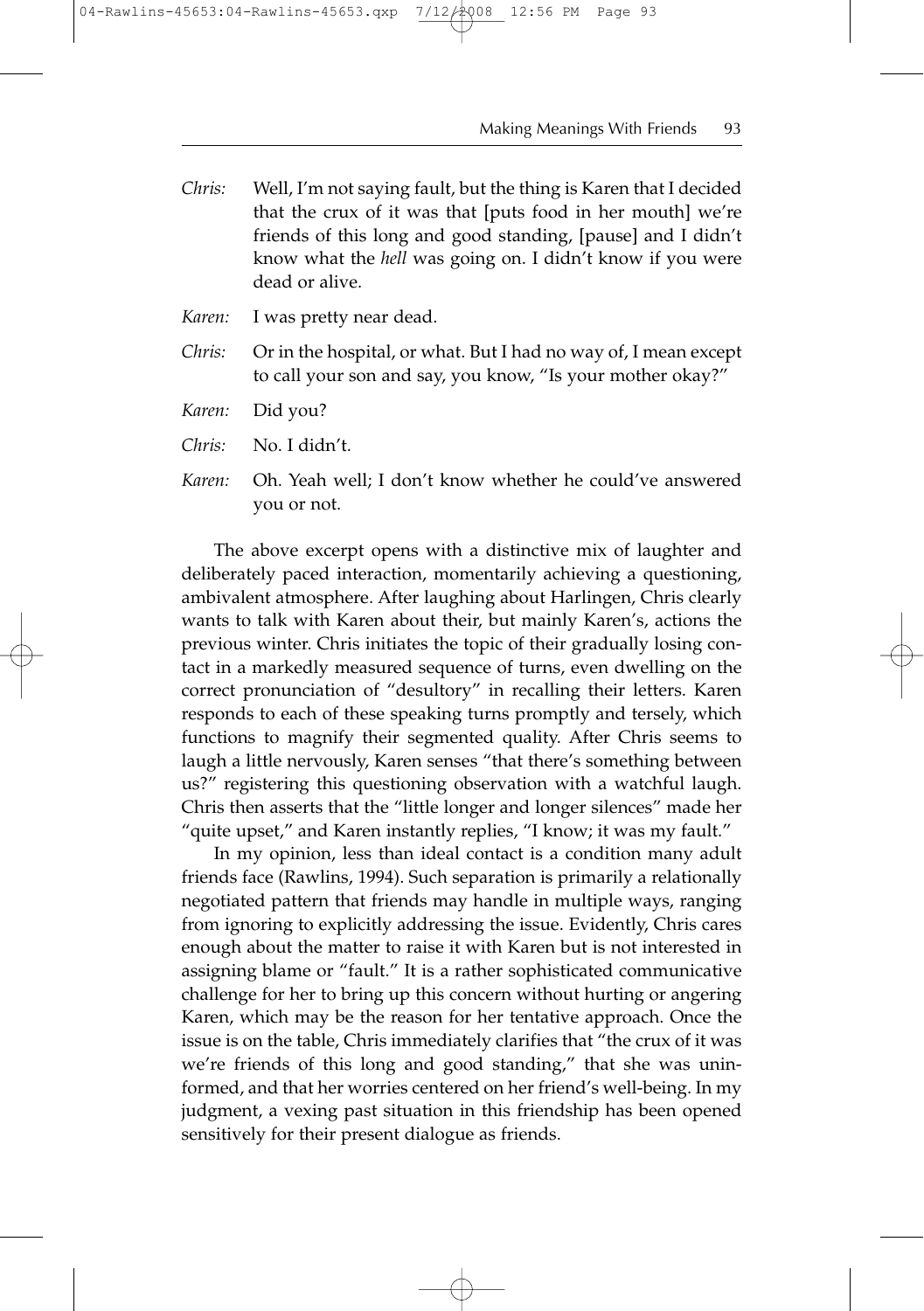#### $04 - Rawlines - 45653:04$

#### 94 CHAPTER 4

Yet, as someone who has listened to this conversation many times, I read these and the next few lines as initial expressions of some deepseated themes in their ensuing dialogue. Specifically, Chris states, "I didn't know if you were dead or alive," to which Karen replies, "I was pretty near dead." Then Chris observes that the only way she felt she could learn if Karen was okay would be to call her son. Karen immediately asks if she did; Chris says no; and Karen states, "Yeah well; I don't know whether he could've answered you or not." Here is my interpretation of these lines: Chris worried about Karen because she cares for her and can be anxious about her health. Even so, Chris respects Karen's privacy and freedom within their friendship. She recognizes that an unobtrusive way to inquire about Karen would be through Karen's son, though Chris chose not to do so. Karen acknowledges the legitimacy of Chris's concerns when she says she was "pretty near dead," however literally the expression is meant. Then, Karen momentarily puts Chris on the spot and seemingly tests her sincerity by verifying whether she did contact Karen's son, then immediately excuses Chris by doubting whether he could have answered Chris. Karen's wry expression of this last statement could imply a variety of meanings: He might not know because he was not in touch with his mother either; he was in touch with his mother, but neither he nor she knew for sure whether she was "okay"; he knew his mother was not okay but would be hesitant to convey that to Chris. Regardless, it seems that Karen confirms the validity of Chris's worries last winter as well as Chris's reluctance to contact Karen directly or indirectly.

- *Chris:* Well the thing was, I thought [long pause] and then finally, I guess it was Julie, my daughter, said, something about that you were hav—, were in one of your stages where you didn't wanta communicate, you were withdrawing and whatever, whatever.
- *Karen:* Yeah, I was.
- *Chris:* And I thought, "Well that's okay; everybody has these times when they feel this way." But I feel like you should *alert* people that *care* about you [laughs] to the fact that this is what is goin' on—
- *Karen:* [laughs] Yeah . . .
- *Chris:* "I'm going into my cave. See ya in the spring," or whatever. Or "I don't wish to have anything, writing or any communications for a while. Not to worry. Adios. Bye to everybody, Hasta la vista or whatever."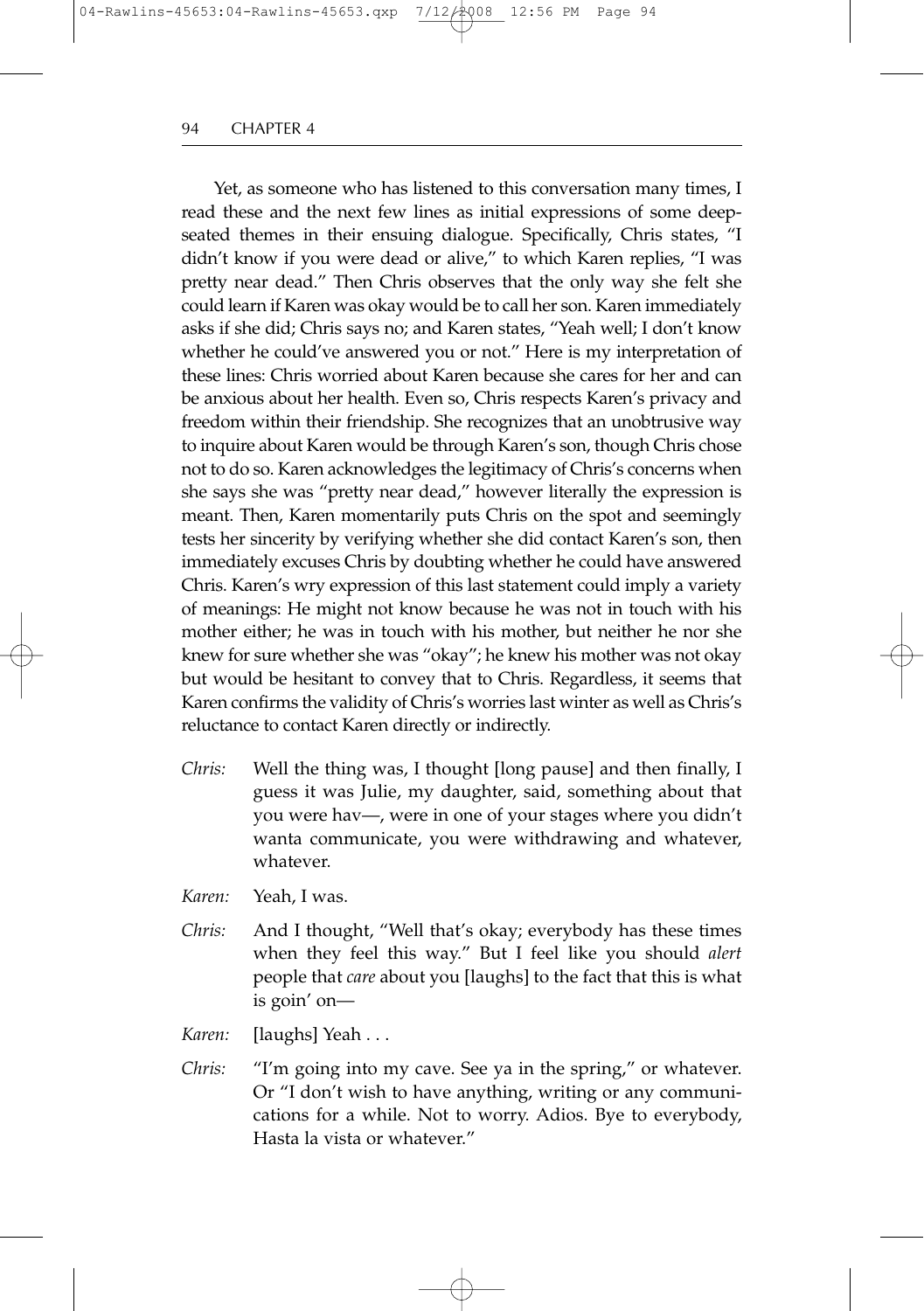- *Karen:* Yeah.
- *Chris:* Or something, because I [pause], I [pause], I . . .
- *Karen:* You were worried.
- *Chris:* It was very hard on me to not know and then to hear third hand, I mean maybe I, I didn't take the responsibility of following it up or making any, after a couple, writing a couple of times; but I felt like it would be a help to me to know that, not to know that you were having a depressed, hard time, but to know that you, you didn't want to be bothered with having to write or correspond, or to talk on the phone or see anyone, or whatever it was. But even a, a postcard to say this, or to say, you know, "Leave me alone" [laughs] or whatever.
- *Karen:* [laughs in a quiet, understanding way]
- *Chris:* And, or whatever you were thinking, [pause] would have been a help to me, because I find, I felt like you know maybe we're never gonna talk again, maybe we'll never see each other. I didn't know what exactly what was going on. And I—
- *Karen:* Well I didn't know what was going on either.
- *Chris:* No, I know you didn't.

At this point Chris recalls thinking, and her daughter confirming, that perhaps Karen merely wanted to withdraw from social contact for awhile. After Karen agrees, Chris quotes her thoughts to herself at the time that such feelings are commonplace and "okay." Even so, she believes that Karen "should *alert* people that *care* about you to the fact that this is going on . . ." They both laugh at this rather paradoxical recommendation to communicate to significant others that she does not intend to communicate with them. Chris rehearses two voices for Karen here: a humorous one that trades on a hibernation metaphor, and then a more serious, explicit statement with Spanish flourishes at the end that seem to add a comical flavor. As Karen affirms this idea, however, Chris surrenders her comic tone and makes the frank request, "Or something," haltingly trying to offer her reasons, "I [pause], I [pause],  $I \ldots$ ," which Karen completes for her, "You were worried." In short, Karen again recognizes the emotional basis of Chris's concerns and legitimates Chris's suggested policy for communicating social withdrawal.

Chris further elaborates her anxieties about not knowing about Karen and about learning of her through others, acknowledging that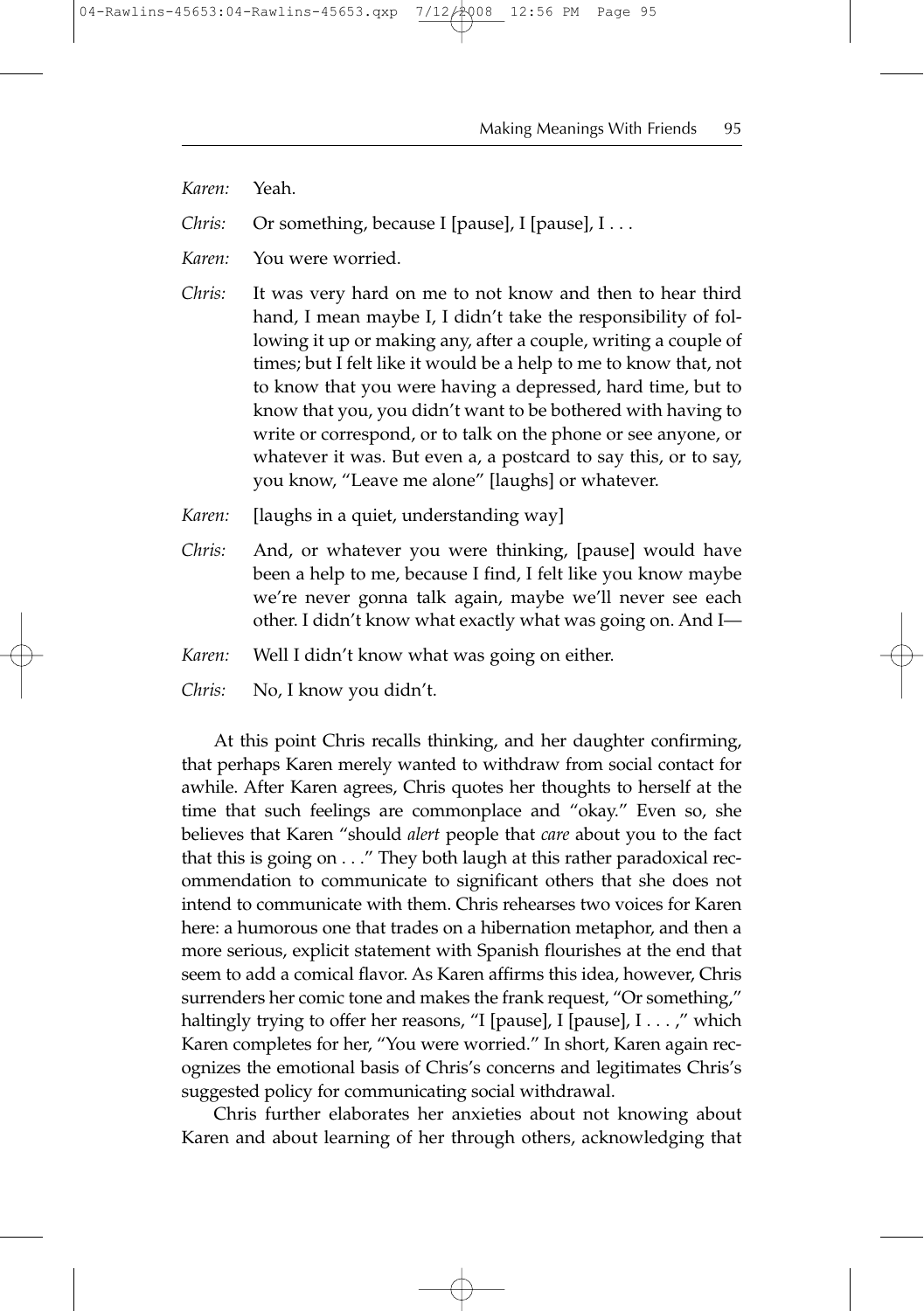she was partly responsible for losing contact by not following up on her early letters. Nonetheless, she repeats her desire to be informed when Karen "didn't want to be bothered with having to write or correspond, or to talk on the phone or see anyone, or whatever it was." The friends laugh together at the suggestion that Chris would prefer "even a, a postcard" or a brusque, "Leave me alone" to ambiguous silence. Chris remarks that last winter she was not sure if they would ever talk or visit again, that she "didn't know exactly what was going on." Once again, Karen responds, "Well I didn't know what was going on either," implying that her being on the "sending" side of her own silence was possibly as frustrating and confusing as being on the "receiving" side. Chris immediately confirms Karen's reflection, saying, "No I know you didn't."

- *Chris:* But the thing is. [pause] However much you want to struggle through things on your own, and I know that every now and then we have to do this on a lot of things, [pause] but I, I would just hope that you could say, "I need to be by myself, I need to be incommunicado;" or whatever. However you phrased it. And then I'd say, "Oh yeah. Well that's good. I know that. That's what's happening to Karen now; and that whatever it entails I don't know, but I know that that's the way, that's her pleasure right now to do this time, to frame it out this way." Now I can accept that, I have always accepted everything else that—
- *Karen:* [laughing sardonically] Ha heh "She's thrown my way."
- *Chris:* No, I mean between us, both of us, back and forth have accepted pretty much, may have been some bumpy spots and all, but we could live with it, and we could go on. And then, and so I felt that, well one of the worst things anybody can do to *me* is from, prior history, is to not let me know what the hell is going on.
- *Karen:* Yeah, I can understand why you would feel that way.
- *Chris:* That is the worst thing that could, if, I don't care, I can cope, if I (heh heh)  $\ldots$
- *Karen:* I'll just get this.
- *Chris:* [chuckles] I'm spitting rice on the floor.
- *Karen:* (hahahaha) [laughs quietly in a little bit of a high pitched titter]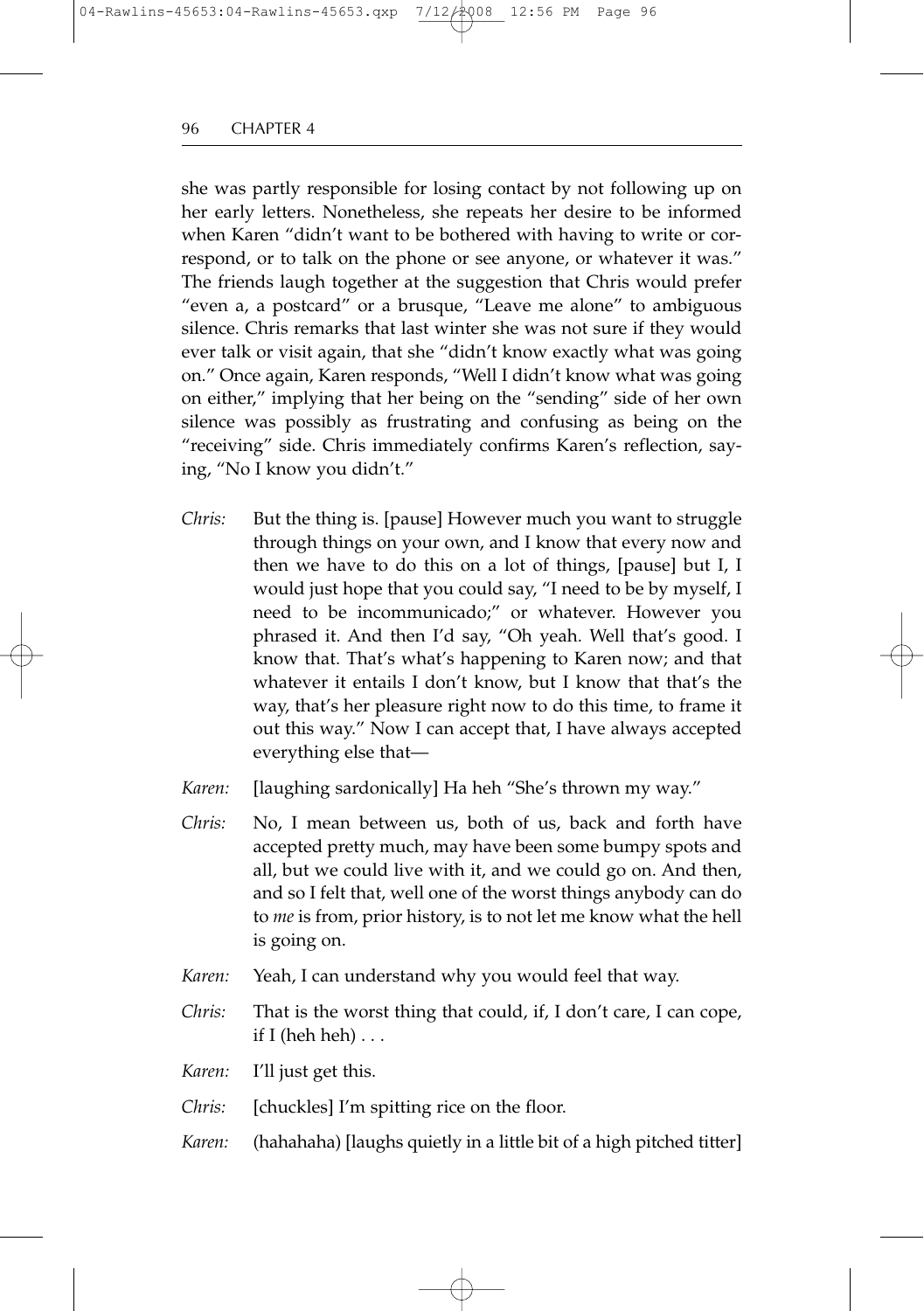*Chris:* Um, and then you know since my father's illness and death and all when I wasn't told, and I've always had that feeling that [long pause] if you lay it on me I can somehow get a handle on it, I can work at least on doing that. If I don't know, and if it's secret and I'm not supposed to be told anything, that is devastating . . . to me. So there. [The passage beginning with, "if you lay it on me" is quite emotional in tone and then gradually tapers back into a more ordinary conversational one.]

Again Chris acknowledges Karen's and most persons' need to "struggle through things" independently while also repeating her hope that Karen will inform others when she feels that way. Then Chris rehearses what she would say to herself upon learning "That's what's happening to Karen now." These statements clearly endorse Karen's actions. Chris comments on her ability to accept Karen's needs to be alone, as well as "everything else that— . . ." As Chris searches for words, Karen concludes the sentence in a sarcastically laughing manner, "Ha heh 'She's thrown my way.'"

This can be heard as a rather complex occurrence in their conversation. Basically, Karen ventriloquizes Chris's voice here in nuanced yet revealing ways. First, by using the third person ("She's" instead of "You've thrown my way."), Karen grammatically converts the implied trajectory of the sentence to resemble Chris's previous statements *about* Karen in the past, rather than something she is *now* saying *to* Karen. Through this formulation Karen seems to suggest subtly that Chris is reluctant to address her directly. Second, using the word "thrown" rather than the diplomatic wording Chris has previously employed colors Chris's statement as recalling unpleasant surprises. Karen's version changes Chris's statement from one about acceptance into one of judgment. For Karen to have Chris say, "I have always accepted everything else she's thrown my way," in a sardonic tone significantly shapes the spirit and implied meaning of Chris's unfinished sentence, in my opinion. In Karen's version Chris is not accepting Karen; she is judging her, and speaking in the third person objectifies her further.

Chris seems to pick up on Karen's characterization of her, protesting, "No," and proceeds to describe "bumpy spots" occurring in their relationship, "between us," that "both of us, back and forth have accepted pretty much." Yet her initiation of this segment of the conversation does constitute a judgment of Karen's actions last winter. Despite Chris's desire to grant Karen the freedom to be independent, Karen's unannounced, extended silences troubled Chris. Accordingly, Chris restates what earlier in the conversation she, without assigning blame ("saying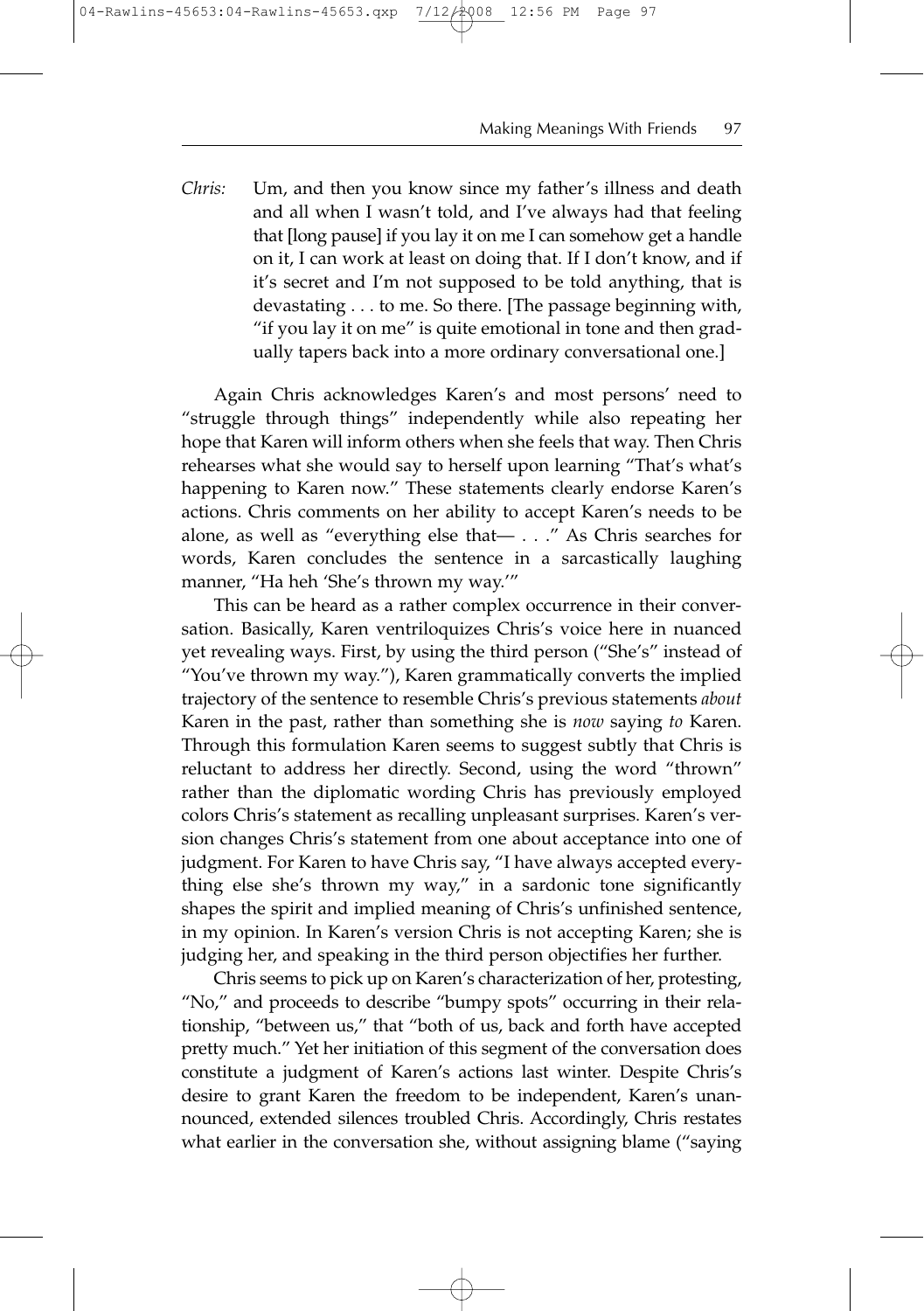fault"), deemed "the crux" of the issue. Using almost identical words as earlier, Chris states, "One of the worst things anybody can do to *me* is from, prior history, is to not let me know what the hell is going on." Interestingly, she does not emphasize the word "hell" this time, and the entire statement is said in a way that suggests she is repeating an important point she has already made. Realizing its significance Karen says empathically, "Yeah, I can understand why you would feel this way."

As Chris begins to discuss this "worst thing," a brief humorous interlude occurs due to her "spitting rice on the floor." Then we learn that because of the secrecy surrounding her father's death, Chris feels strongly about not being told things. One of the most emotional passages in this talk is her statement, "If you lay it on me I can somehow get a handle on it, I can work at least on doing that. If I don't know, and if it's secret and I'm not supposed to be told anything, that is devastating . . . to me." With Chris's personal associations registered, the significance of her feelings about not hearing from Karen is thrust into a new light. The immediate result in the dialogue is that Karen begins to narrate and explain her actions.

- *Karen:* Well, see I wasn't consciously trying to keep secret; I, I, I certainly was not thinking about anything but myself.
- *Chris:* No,
- *Karen:* Right, you know—
- *Chris:* No.
- *Karen:* I wasn't thinking about, you know, my effect on you—
- *Chris:* No, of course not
- *Karen:* and I wasn't thinking about my effect on Sandy either—
- *Chris:* No.
- *Karen:* and I didn't communicate with her any more than I communicated with you—
- *Chris:* No, it was everybody, and I understand that.
- *Karen:* No and now that it's later I am ashamed of that, but, at the time I just didn't want to do anything except, you know, sit in my chair and take my daily Prozac.
- *Chris:* Yeah.
- *Karen:* Which was a disaster. [said with a brief scornful laugh]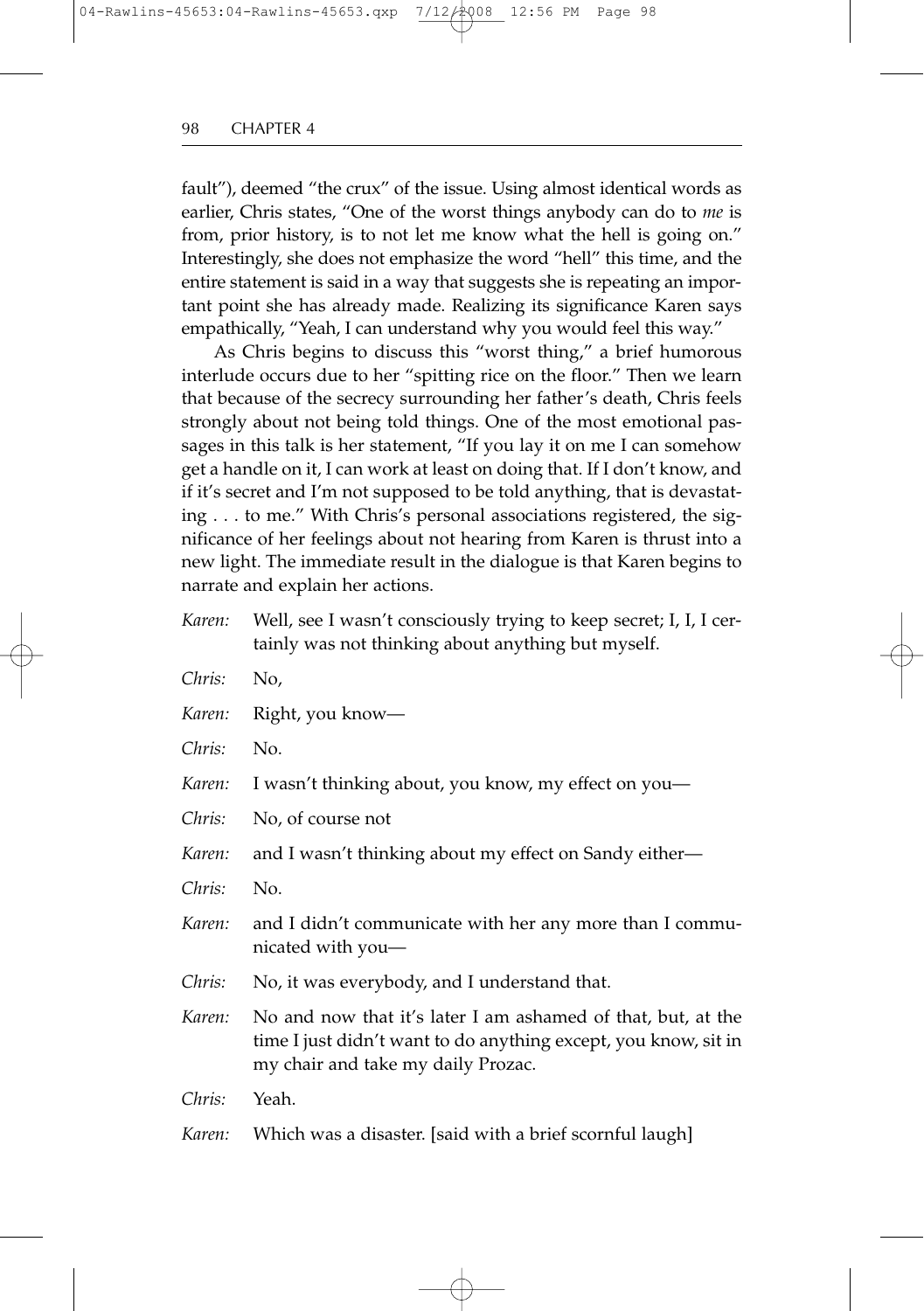Making Meanings With Friends 99

| Chris: | Was it?                                                                                                                                                                                  |
|--------|------------------------------------------------------------------------------------------------------------------------------------------------------------------------------------------|
| Karen: | Oh yeah, Christ.                                                                                                                                                                         |
| Chris: | How long did you take it?                                                                                                                                                                |
| Karen: | I took it for about four or five months.                                                                                                                                                 |
| Chris: | Really, Kar? [asked in a quiet, deeply concerned voice]                                                                                                                                  |
| Karen: | Yeah. And at the end of it, I was beginning to think, you know,<br>"Hey, why bother?"                                                                                                    |
| Chris: | Yeah.                                                                                                                                                                                    |
| Karen: | "Why bother at all?"                                                                                                                                                                     |
| Chris: | Yeah.                                                                                                                                                                                    |
| Karen: | And at that point I thought, "Why don't you just stop this?"                                                                                                                             |
| Chris: | Yeah.                                                                                                                                                                                    |
| Karen: | You know so, I just call, I just stopped taking it-                                                                                                                                      |
| Chris: | Yeah.                                                                                                                                                                                    |
| Karen: | and uh, I did call the doctor, and say, "You know, it uh," and<br>left a message on her, I don't know, with her nurse or some<br>damn thing, but I was you know not getting the benefit- |
| Chris: | Was this a medical doctor that had given you this?                                                                                                                                       |
| Karen: | Yeah.                                                                                                                                                                                    |
| Karen: | Yeah. Chris: Oh. [simultaneously in quiet harmony]                                                                                                                                       |
| Karen: | Yeah. Chris: Hmm. [simultaneously in quiet harmony]                                                                                                                                      |
| Karen: | Yeah.                                                                                                                                                                                    |
| Karen: | [brief mocking laugh] Jean thought I was, what a heart attack<br>waiting to happen, you know and all those lovely things.                                                                |
| Chris: | Right.                                                                                                                                                                                   |
| Karen: | I don't know; it was just a bad                                                                                                                                                          |
| Chris: | a bad time                                                                                                                                                                               |
| Karen: | a bad time.                                                                                                                                                                              |
| Chris: | Oh yeah. Must have been awful for you.                                                                                                                                                   |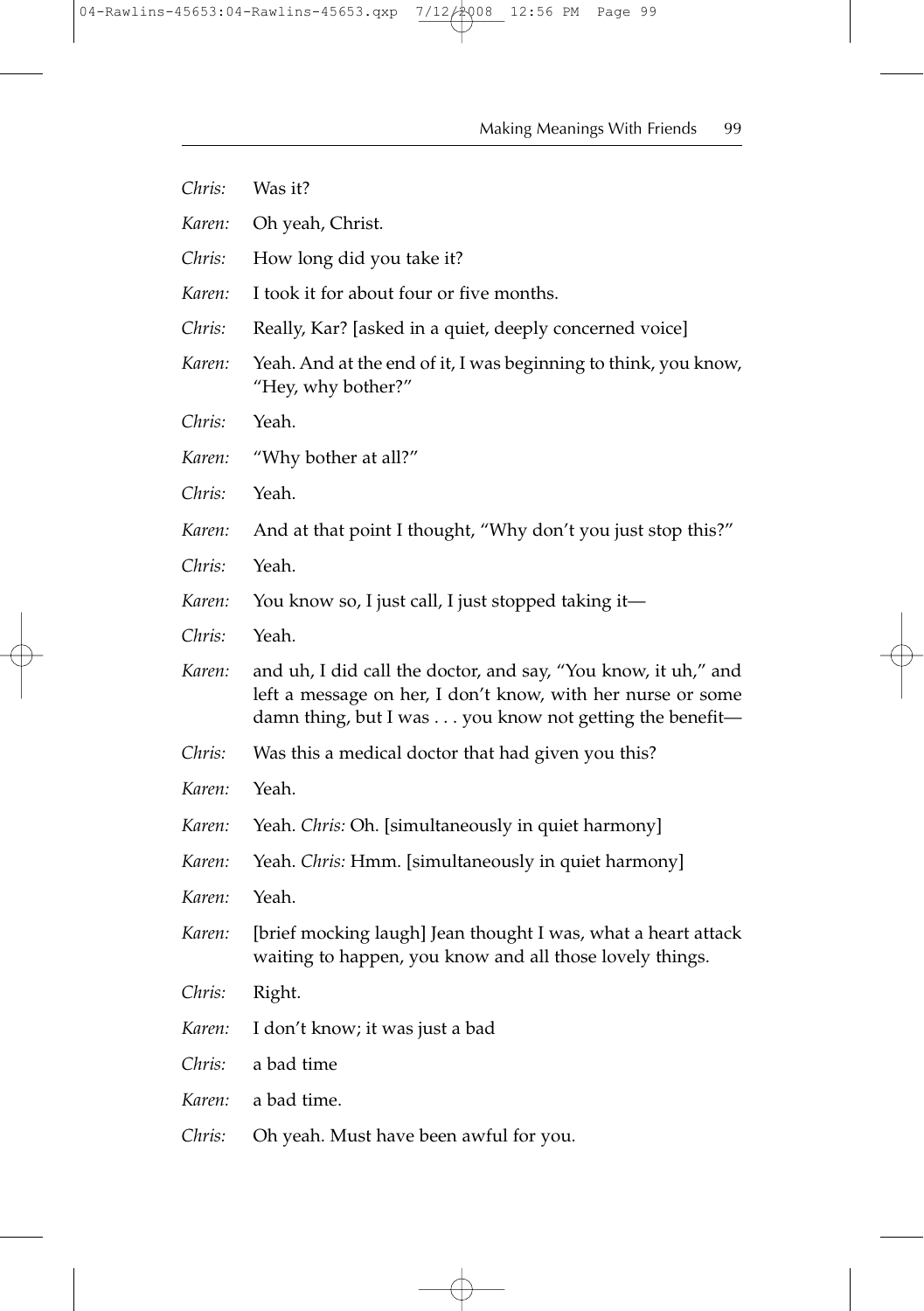At the beginning of this excerpt, Karen immediately addresses Chris's use of the word "secret," asserting that "trying to keep secret" was never her conscious goal. Secrecy suggests deliberately concealing information or selectively excluding others (Rawlins, 1983a). In contrast, during this period Karen recalls being focused only on herself without considering the "effect" of her seclusion on Chris or Sandy, another close friend of hers. Further, she describes being equally uncommunicative with both women. After responding supportively to virtually every point Karen makes here, Chris acknowledges the blanket nature of Karen's retreat, saying, "No, it was everybody, I understand that." Removed in time, Karen admits being "ashamed" of seemingly abandoning her friends but now adds that her self-absorption included a disastrous drug prescription.

As she listens to her friend, Chris proceeds to ask brief, interested questions and to give positive minimal responses (Maltz & Borker, 1982) that may facilitate Karen recounting this lamentable period lasting "four or five months." Karen reenacts her thoughts "at the end of it" to Chris when she concluded to herself, "Why don't you just stop this?" Karen reports, "I just stopped taking it," and narrates leaving a message for her doctor to that effect. Sounding critically concerned, Chris asks, "Was this a medical doctor that had given you this?"

At this point a brief exchange occurs that I want to describe in detail because it illustrates the rhythm and musicality of these friends' conversation and my extreme limitations in trying to render it for readers. As my transcription above tries to depict, here's what happens: After Chris asks this question, Karen says, "Yeah," then in a gentle manner repeats, "Yeah," this time accompanied by Chris saying "Oh" in soft, higher pitched harmony, followed immediately in the same cadence with Karen saying "Yeah" again, this time with Chris simultaneously voicing "Hmm" in the same dulcet harmony; and then Karen utters one last solo "Yeah." It is a musical coda of sorts for the story just told, followed by Karen's piqued observation that "Jean thought I was a heart attack waiting to happen; you know, and all those lovely things." Then ensues an interaction confirming the negative nature of this period, which both friends concur was "a bad time" for Karen. And Chris observes compassionately, "Must have been awful for you."

- *Karen:* And I didn't, you know, the only people that I knew were like Michael and Tina and the kids.
- *Chris:* Right.
- *Karen:* And that was all I wanted to know.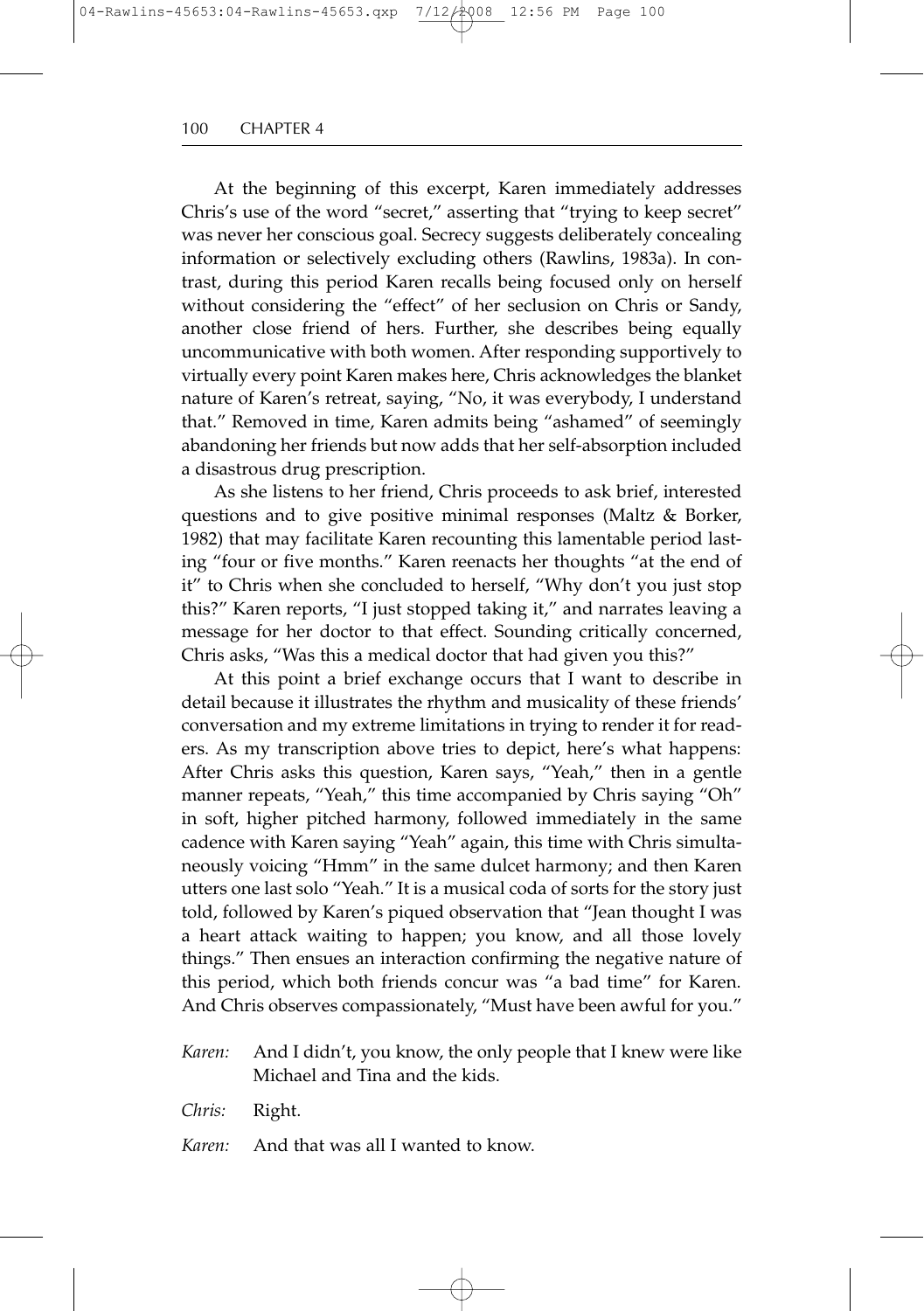- *Chris:* That was all you could do—
- *Karen:* If they had anybody over for dinner, you could be damn sure I wasn't there.
- *Chris:* Right. [walks into kitchen] No, I know how you can't deal with anybody, and don't want to. [from another part of the room] I'm gonna have some more rice, now.
- *Karen:* So . . .
- *Chris:* I don't know how I could still be hungry, but I am . . . Well—
- *Karen:* Chris, I apologize. I apologize, and I—
- *Chris:* No, I, it's not a thing for an apology, I'm just saying, in the *future* when the storms come, don't—
- *Karen:* I'll do it, Ha ha.
- *Chris:* Try to raise the pennant and say, "Storm signals are flying here."
- *Karen:* "Storm signals are flying," okay. [said mostly to herself seemingly in rehearsal]
- *Chris:* Or some such ilk, and um, and just so I can say, "Okay." And I, I would do the same, I mean—
- *Karen:* Ah but you, dear heart, are going to be at sea.
- *Chris:* [talking with food in her mouth] Only nineteen days, I mean not for the rest of the winter, [laughing a little] I hope, unless we're blown way off course!
- *Karen:* Noo, I, I, I hope I sincerely hope for my sake that this winter will be purposeful,
- *Chris:* Yeah.
- *Karen:* and maybe even interesting? Nah.
- *Chris:* Well why not?
- *Karen:* [whispers] That's too much.
- *Chris:* You've got all of Portland at your feet! [laughs]

During the above segment, Karen indicates that her sole contacts during this time were her son and his family who live in the immediate vicinity, and only if they did not have dinner guests. Walking into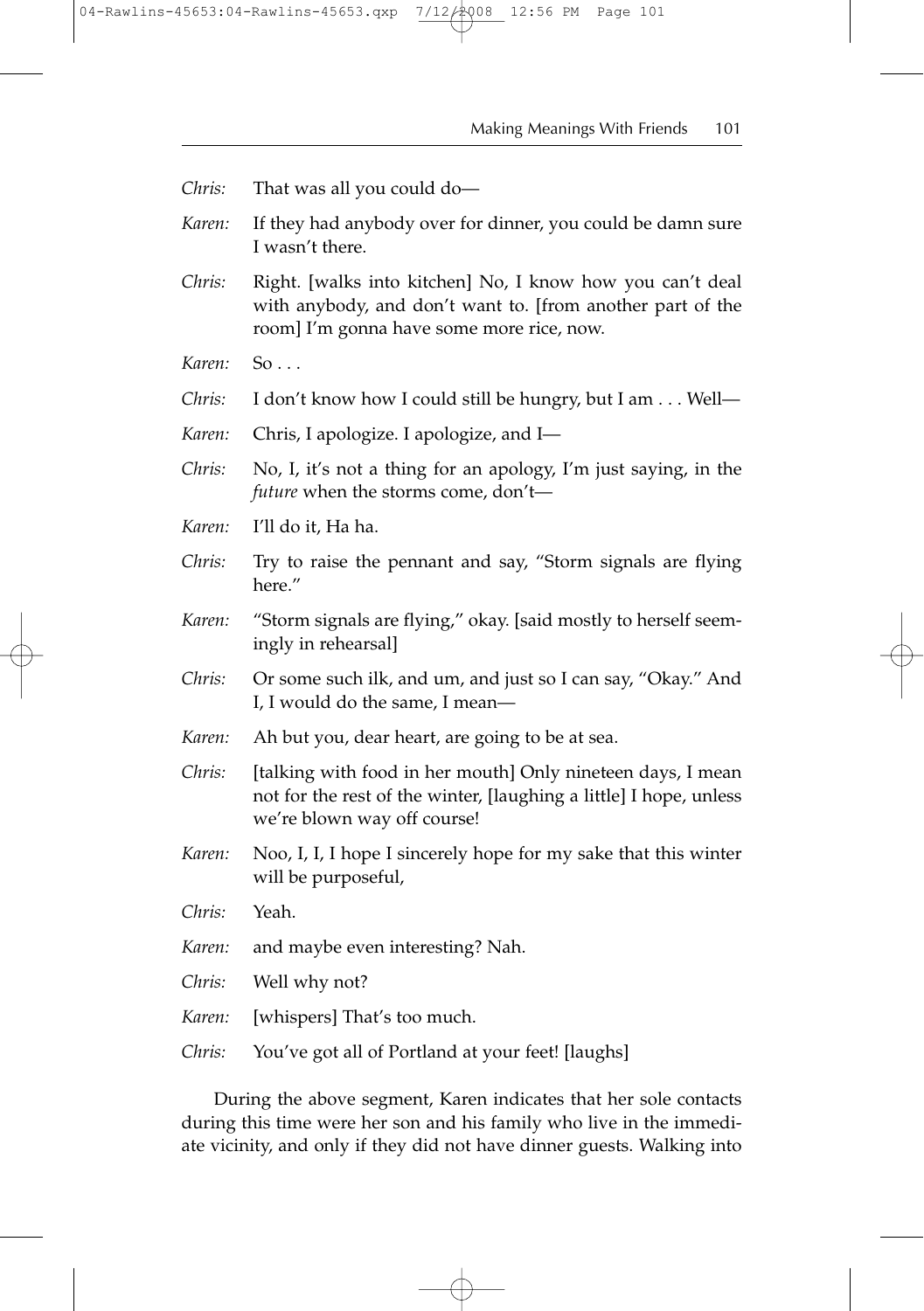the kitchen Chris voices her understanding of her friend's desire to avoid people. When Chris returns to the table, Karen tentatively begins, "So  $\dots$ ," and then calling her friend by name, says quite sincerely, "Chris, I apologize. I apologize, and I—." Karen seems to register her realization that even though Chris now understands and accepts her retreat, she hurt Chris deeply by shutting her out and providing no indication of what she was going through. The friends have returned to "the crux" of their dialogue after considering in depth each woman's story of her experiences of "last winter."

Chris cuts short Karen's statement, once again insisting, "It's not a thing for apology." Instead, Chris wants to establish a forward looking practice in their friendship. Tuning into their shared history living on the coast of Maine, Chris uses nautical terms, "I'm just saying, in the future when the storms come, don't—." Before hearing the rest, Karen laughingly interjects, "I'll do it." Chris continues, "Try to raise the pennant and say, 'Storm signals are flying here,'" which Karen immediately appears to rehearse aloud. Chris states that such a signal will allow her to respond, "Okay," and that she will indicate likewise, should she require solitude.

Having agreed to this procedure, Karen promptly steers their conversation to the fact that soon Chris will literally be "at sea." Chuckling, Chris replies that she will sail for "Only nineteen days" and not the entire winter "unless we're blown way off course!" Karen, in turn, wistfully hopes for a purposeful and interesting winter, to which Chris encouragingly responds. Just beyond this transcript the women begin to analyze together Karen's constraints and opportunities in Portland during the approaching season.

### - INTERWEAVING NARRATIVES AND DIALOGUE IN THE TALK OF TWO FRIENDS

This talk reminds us what it can mean to converse in a close, longstanding friendship. This chapter addresses only a 90-minute conversation, a fleeting episode in this friendship of 30 years. But perusing this slice of life reveals much about the ebbs and flows of communicating with a close friend. This discourse illustrates the enjoyment of conversing with a long-time friend and for these women in particular, a shared appreciation of the drama of everyday life, its continuous production of comic and tragic events, and the need to make sense of them.

In trying to comprehend their lived experiences together and apart and to situate the choices shaping their lives across times and places,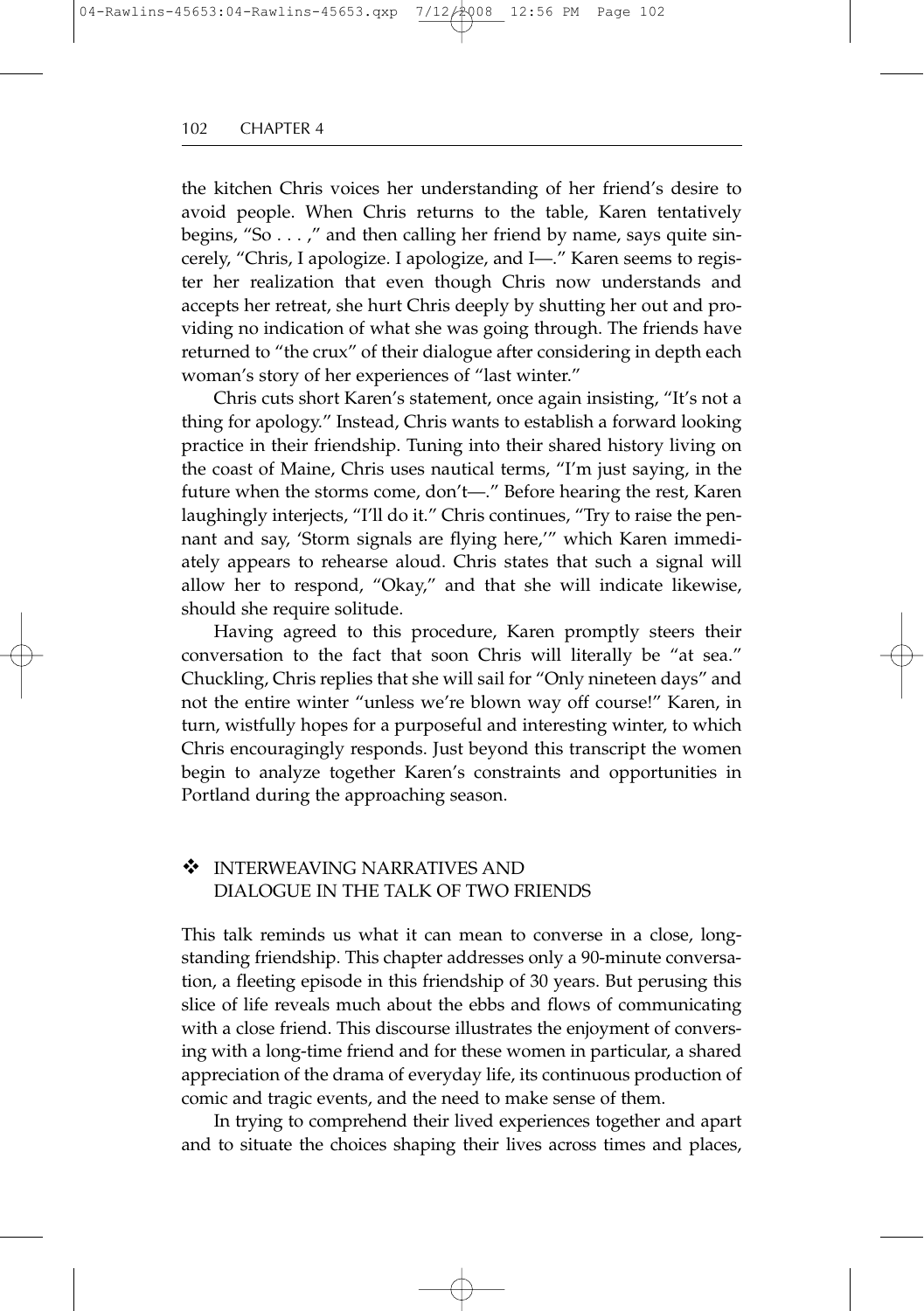Chris and Karen tell each other stories. The *narrative activities* of friends described in Chapter 3 are richly illustrated in their conversation. First, the women work to establish their meanings for a range of personal and joint episodes through carefully exploring their stories. As enacted by Karen and Chris, these meanings are active, collaborative, ongoing, and cumulative accomplishments. They frequently are created by the participants from highly nuanced behaviors, prosodic cues, or word choices. These meanings symbolically reproduce mutually recognized events that occurred or are unfolding in real time and concrete settings with genuine consequences for the friends and/or persons they care about.

Second, each woman's voice as a narrator embodies her specific point of view on related events. What particulars of divorces, seasonal changes, jobs, decisions, deaths, and travels are selected for telling by each of these women? Which details matter to her in the stories and why? What subjects does she want to downplay or avoid? How does she recall experiencing narrated episodes? What differences do the occurrences and persons selected for narration make in each woman's life and her experience of their friendship? Each woman seems dedicated to performing her own while also honoring her friend's perspective.

Third, the co-telling of these narratives is a dynamic communicative activity with each woman vividly relating her experiences as well as listening carefully and responsively to her friend. These friends seem to feel free to experiment stylistically and with multiple voices in their talk. Throughout their discourse they quote their own and others' thoughts and statements in colorful and sometimes admittedly fictional ways. Each feels encouraged to narrate and dramatize events in ways that allow her to role-play, rehearse new identities, and explore different characters. Meanwhile, they actively listen to each other, providing frequent verbal and nonverbal responses and asking effective questions. Each is a dedicated witness to her friend's testimonies (Frank, 1995).

Fourth, in recounting their stories together, the women are keen to portray the perceived contexts of their actions and decisions. It is important for their actions to be understood in terms of the circumstances they now believe they were facing then. For example, personal financial situations, treatment by others, and existential outlooks are depicted as facilitating and limiting their options in ways the women must address in their stories. I am fascinated by how their conversation builds on itself, with events, people, periods and places crossreferenced and indexed multiple times as they co-tell the stories of each other's opportunities, choices, and relationships.

Fifth, in a related fashion, the women's stories portray the connected basis of their identities throughout their discourse. Karen and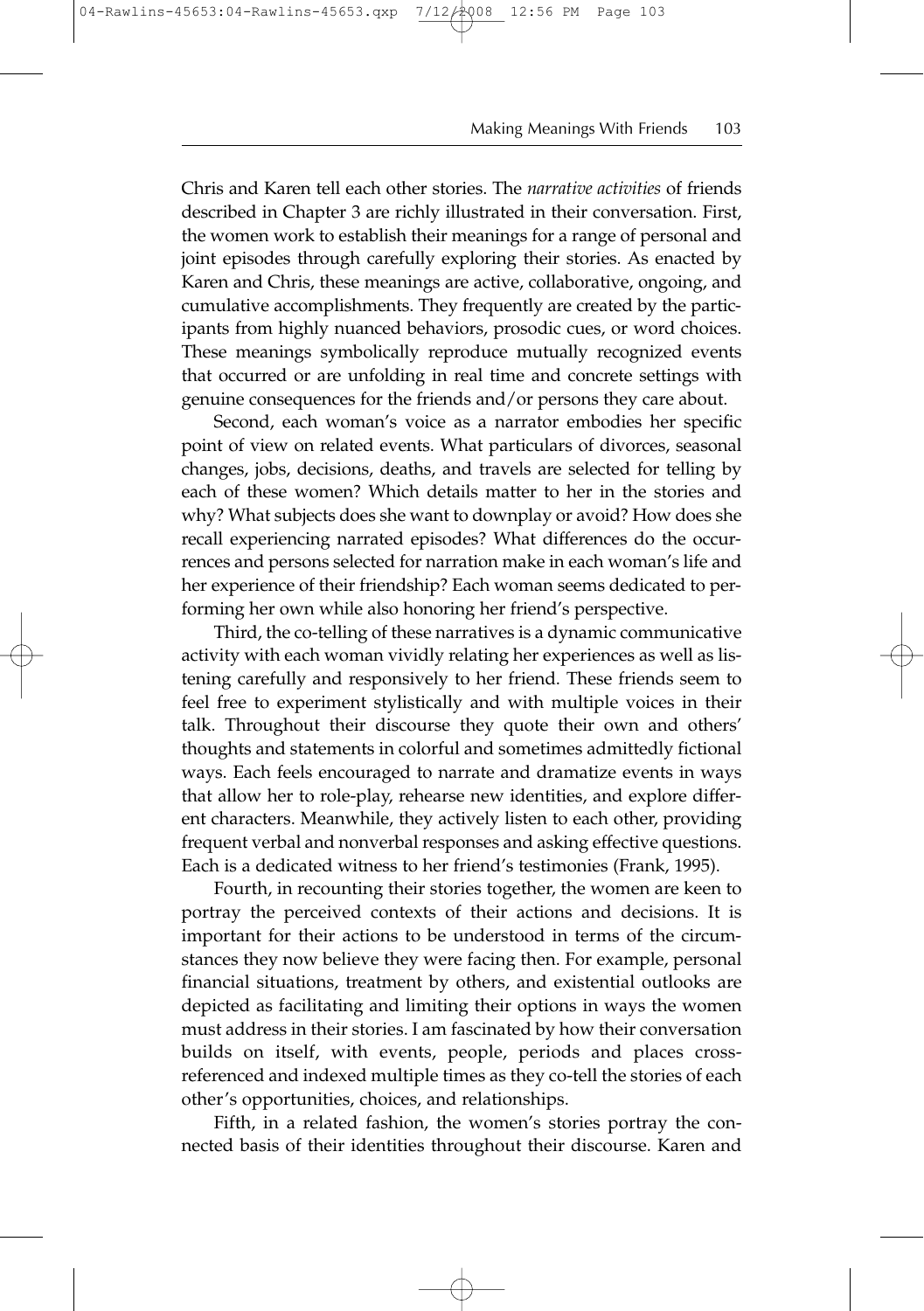Chris's communicative relationship with each other is mediated by numerous other relationships—with prior spouses, children, in-laws, friends, co-workers, and employers. The co-telling of their friendship for much of the first side of the tape emphasizes their relationships with prior spouses as especially significant in constructing their past identities. However, in the more present-oriented second side of the tape, relationships with their children and their families provide the salient relational contexts for narrating their identities. As a negative example, I find it intriguing that the two friends collaborate in avoiding past parenting episodes in co-narrating their friendship. Relating events specifically focusing on child-rearing or "kid jolts" is termed "another story" in Chris's words and "a whole other story" in Karen's. While somewhat unavoidable in the overall configurations of their lives at given points, the primary identities as friends they co-narrate here do not emphasize their past parenting-related identities with their children or vis-à-vis each other. Focusing on such parenting practices might invoke pronounced differences that occasion too much judgment and strain the fabric of their connection.

Finally, from its inception, this conversation may be viewed as seeking to understand through stories how the events of their intertwined lives occurred across time. Their talk involves the ongoing narrative punctuation of when important moments of their lives began and what marked their ending or transition to "another chapter," to use Chris's words. They use stories to characterize sequentially the beginning of their friendship, their respective arrivals "to stay" in Maine, the slow demises and the abrupt endings of their marriages. Meanwhile, they employ stories to describe the configuration of pressures perceived as operating simultaneously for specific events to be understood after the fact from their present vantage point of telling. Thus, these friends co-narrate both sequences and configurations of events to establish together plausible "was and is" selves (Barros, 1998). What aspects of self's and the other's identity do these women want to preserve across time? What aspects should be relegated to the past and laid to rest as a function of unfavorable circumstances? In what ways has each woman changed and stayed the same that constitute a testament to her unique identity as a worthy person and friend?

The ideal *practices of dialogue* discussed in Chapter 3 are also apparent simultaneously as Karen and Chris co-tell the narratives of their friendship. First, to varying degrees throughout their discourse, the two women actively exchange, question, and respond to each other's points of view on incidents and matters of shared concern. The co-narrated prelude to discussing their disagreement at Harlingen, which closed the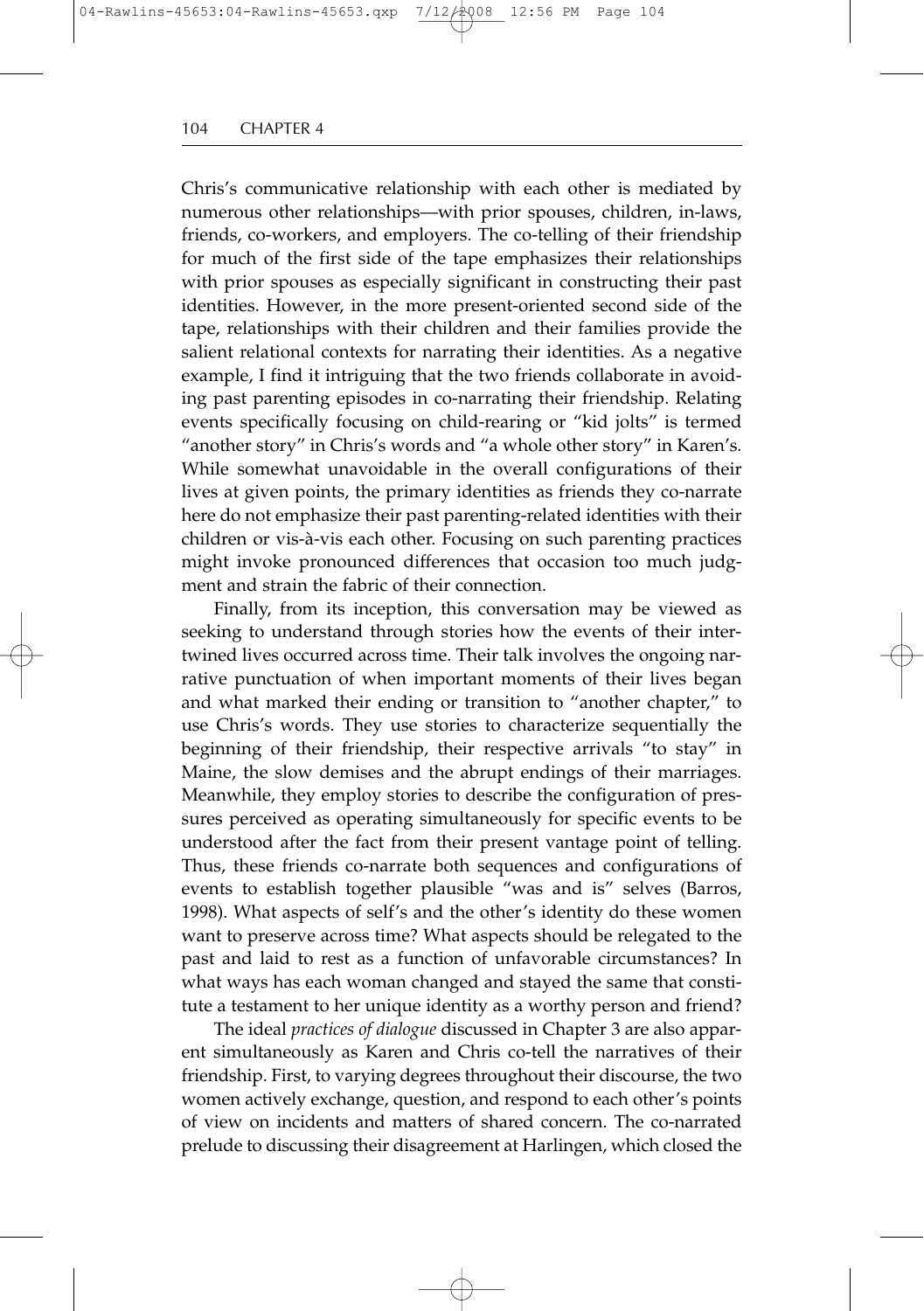04-Rawlins-45653:04-Rawlins-45653.qxp 7/12/2008 12:56 PM Page 105

tape's first side, is a case in point. Performing the back and forth of dialogue, the women address and revise several details framing the events in question as they begin to tell the tale together. Their co-narration involves contesting and qualifying particulars reflecting their distinctively individuated values and identities. As another example, the question of who came to stay first in Maine is addressed by exchanging contrasting versions of the story in dialogical counterpoint. The precise significance of events and claimed identities is a matter for crossexamination at several points in their conversation, yet often with an eye to preserving each friend's dignity.

Second, these two women communicate obvious respect for each other's personhood throughout their talk. An atmosphere of encouragement shapes much of their dialogue. This ambience is probably due to several communicative practices richly evident in their talk. Many risky disclosures are met with confirming responses. Each woman explicitly recognizes the legitimacy of the other's experience at various points. Concern is expressed when the other's narrative seems to warrant it. Unselfconsciously, they exhibit effort and empathy in trying to recognize and dignify, if not entirely understand, what the other is feeling or saying at that moment.

Third, they devote much of their conversation to acknowledging the historically and relationally accomplished similarities and differences in their identities. A vivid dialogue about their individuated lifestyles and identities is embedded in their co-told narrative about participation in their longstanding friendship. On one hand, they hold in common: similar paths to and a love for Maine, "missives" and divorces from prior spouses, a shared sense of humor, enjoyment of laughter and conversation, and pleasant memories of traveling together. They also share recently admitted stances toward preparing for company. On the other hand, they have different preferences concerning weather and ambient temperature, cigarette smoking, and shopping. Deeper contrasts in moral visions and associated identities seem embodied in their depictions of diverging life "grooves," presenting Chris as a free spirit "plugged out" of life in Maine and Karen as the "plodding" responsible person "plugged in" to life in Maine. The depths of these differences animate more penetrating questioning and more pointed narration between the friends at times. Even so, their apparent agreement not to discuss parenting issues suggests a difference that could make a difference in their relationship. The topic may be too painful and judgmental; discussing it could threaten their friendship.

Fourth, the two women sustain active and mutual involvement over the course of their unfolding conversation, which is a hallmark of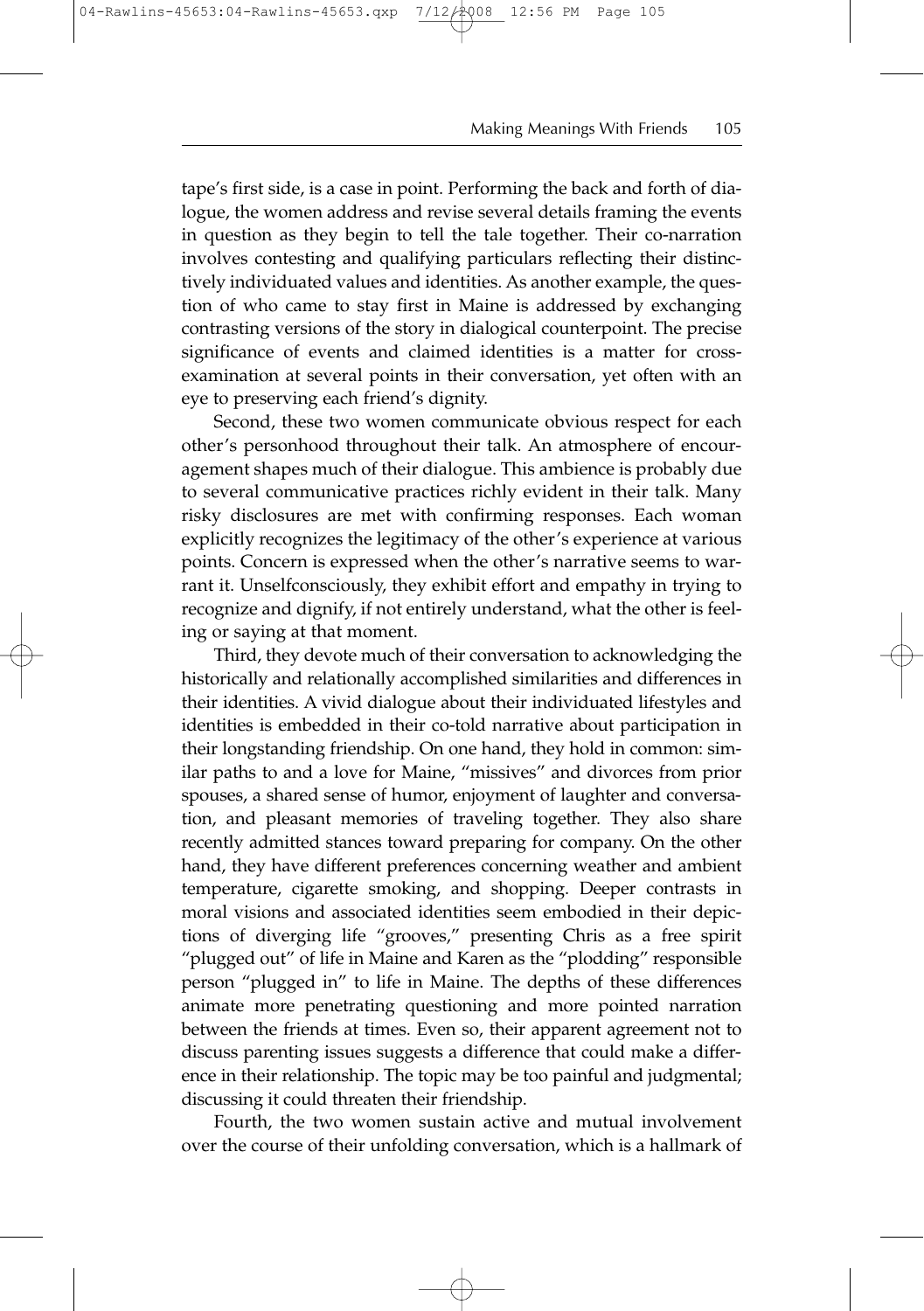committed dialogue. Accordingly, we witness a range of emotions expressed and acknowledged in their dialogue—from worried selfreflection and engaged questioning to tentative indulgence, from outright anger to warm confirmation and exuberant laughter. In fact, the terrain of their talk is sprinkled with many species of laughter. The two friends converse with attention and feeling. We sense that these women are very much "in the moment" when speaking and listening to each other. They hang on to each other's words and sighs, responding to nuances as well as to forthright thoughts and feelings. They give each other opportunities to retreat and reflect.

Fifth, reproducing the edifying individuation and participation of hearty friendship, the two women preserve their own convictions while remaining open to the other's influence. Each represents with integrity her own experiences while opening herself to the other's insights and concerned observations. Historically, this is apparent in Karen's account of times when their lives differed so much that there was "no real empathy" between them. Even so, both women acknowledge that their contrasting lifestyles did not prevent conversation nor preclude their desire to hear and consider the other's point of view. Finally, being the persons they are with the constraints of their circumstances, they acknowledge limits in their abilities to change as a result of their dialogues. Even so, as their closing conversation about communicating desired separation attests, they remain willing to express and consider distinctive positions.

This chapter embodies an overarching *narrative* of this friendship as their dialogical exchanges juxtaposing divergent positions reveal their characters, pivotal events, choices, and consequences as individuals and as friends over the past 30 years. Their apparently negotiated decision to address their quarrel at Harlingen while the tape recorder was turned off contributed to the overall narrative of their friendship embodied in this recorded dialogue. Their coordinated avoidance to address past parenting practices and children ("kid jolts") involves "another story," in their words. Consequently, my narrativization of their dialogue involves three sections. The first part focuses on past events starting conventionally with the beginning of their friendship. The Harlingen incident is brought up as "brand new" (Karen) and "uncharted territory" (Chris) at the end of this part. By all indications, the friends discussed the situation in a second, unrecorded part of their discourse while preparing their dinner. The third part occurs on side two of the tape. Their discussion of the contemporary challenges of coordinating visits is prompted by a phone call from one of Karen's children that interrupts the taping. At this point the friends pursue an extended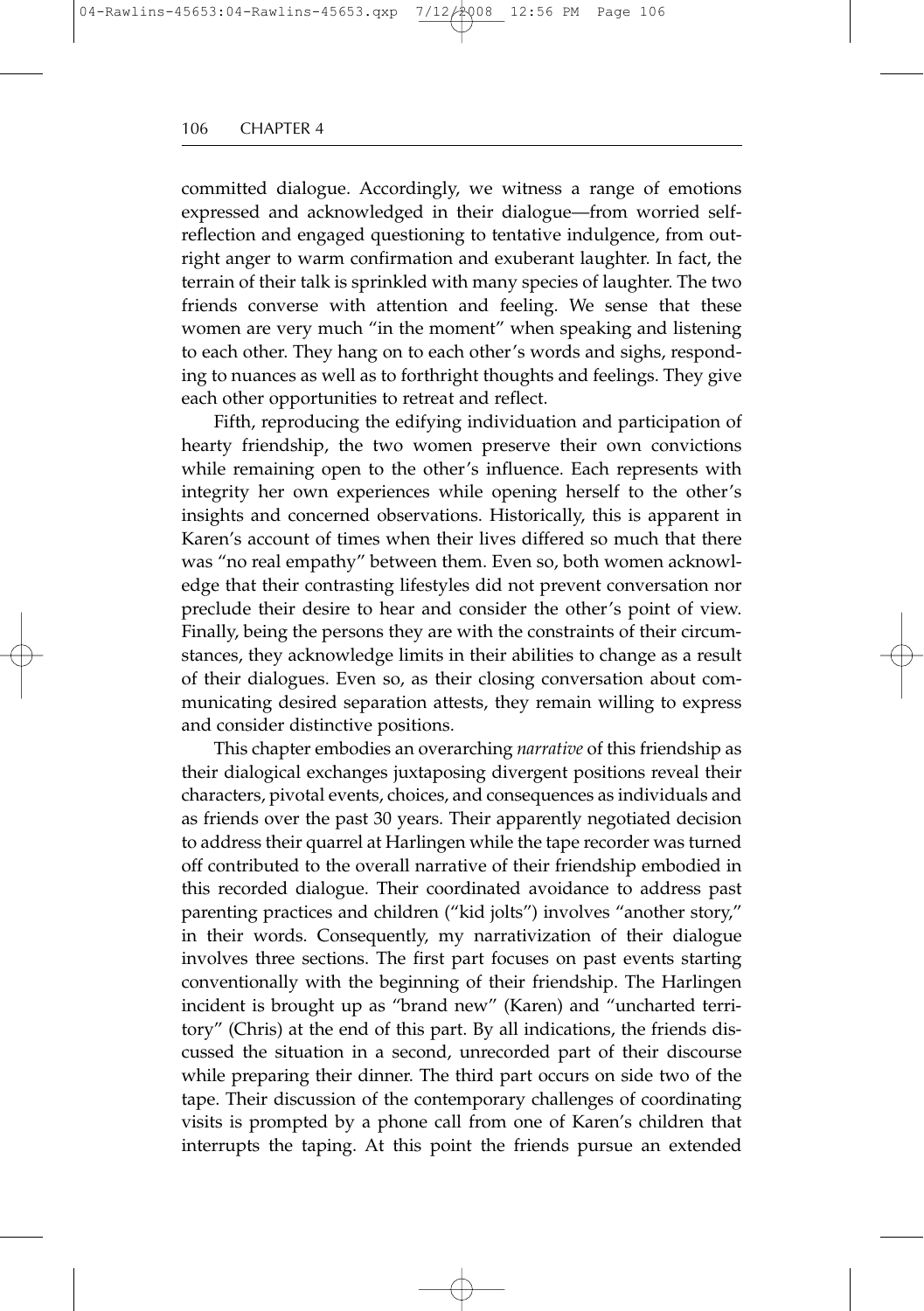dialogue embodying their "sense of the middle" (Kepnes, 1992) and their co-narrated possibilities emerging continuously in the present.

This chapter also presents a *dialogue* composed of differing as well as common viewpoints performed and interrogated through narratives exchanged between the two friends. Different positions are manifest in the back and forth of their individual and co-told stories. Their individuated perspectives also arise in the distinctive points of view each woman performs in co-telling the stories animating this dialogue.

Here enters my interpretation of how they enact two dialectical tensions potentially inspiring engaged dialogue between friends (Rawlins, 1989a, 1992). At various points in their talk, contradictions involving the dialectic of judgment and acceptance emerge. Tensions arise between each woman's confidence that the other will accept her and give her the benefit of the doubt in most instances, and her expectation that deserved judgments will be conveyed. They notably enact this dialectical tension in the last section of their discourse as they deal with the issue of Karen cutting off contact with Chris the previous winter. This matter further turns on the dialectical tension between granting the freedom to be independent and the freedom to be dependent in close friendship (Rawlins, 1983b). Weaving in and out of critical and accepting discourse, the two women examine in detail through narrated particulars and dialogical counterpoint Chris's legitimate concerns about Karen's seclusion and Karen's understandable need for privacy. Judging together in this way, they establish sensitively a new policy for dealing with such circumstances in the future. Interestingly, it is a paradoxical policy asking each friend to communicate to the other when she is feeling the need not to communicate. The other, in turn, is expected to hear and respect this desire for what it is.

*The talk of these women displays the edifying potentials shared by narrative and dialogic activity.* Both types of discourse interweave in these two friends' talk to shape each friend's individuated point of view. They do so as invitational discursive activities that welcome, serve, and reflect edifying participation as a primary goal. Both narrative and dialogue, as performed by Karen and Chris, emphasize the creative, ethical, and mutually affirming significance of engaged listening. In facilitating belonging and mutually enriching listening, their dialogue and storytelling seem to constitute ends in themselves, regardless of what they might achieve extrinsically for these friends. These two women enjoy talking together. The robust discourses of dialogues and narratives generate and invoke moral visions for these friends.

Taken together, narrating stories and pursuing dialogues constitute significant discursive activities that involve these women in making